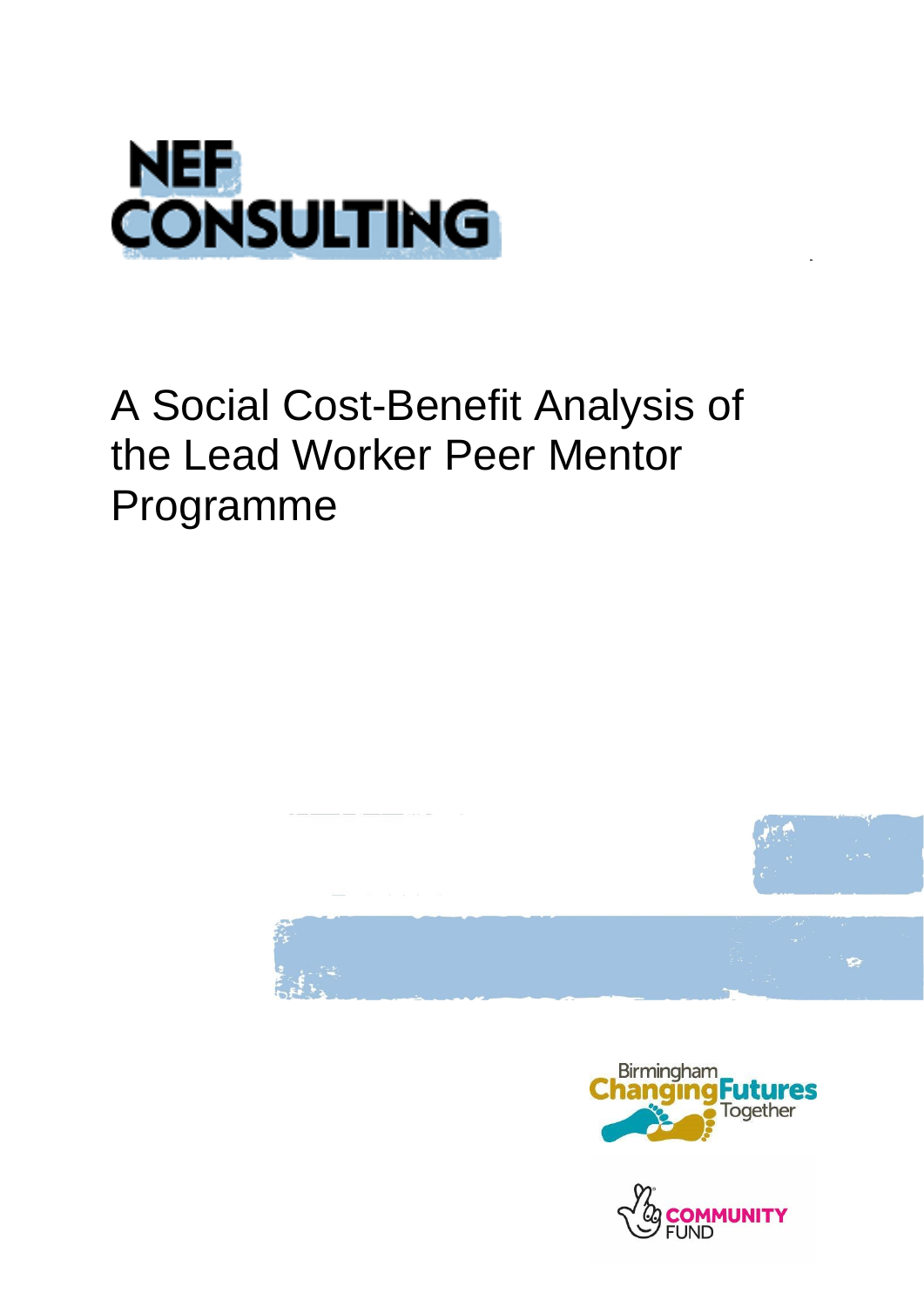

**Completed in:** May 2019 **Published:** July 2019

Author: Emmet Kiberd, NEF Consulting **Produced for:** Birmingham Changing Futures Together



NEF Consulting is the consultancy service of the leading UK think tank, New Economics Foundation. We help to put new economic ideas into practice.



New Economics Foundation is the UK's only people-powered think tank. The Foundation works to build a new economy where people really take control.



Birmingham Changing Futures Together is a project funded by the National Lottery Community Fund to support adults, living in Birmingham and experiencing any combination of Homelessness, Substance Misuse, Mental Health Difficulties and Risk of Reoffending.

**Please contact us if you would like to publish extracts from this report, on a website or in any other way. All publishing rights remain with NEF Consulting.**

NEF Consulting Limited New Economics Foundation 10 Salamanca Place, London SE1 7HB **[www.nefconsulting.com](http://www.nefconsulting.com/)** Tel: 020 7820 6300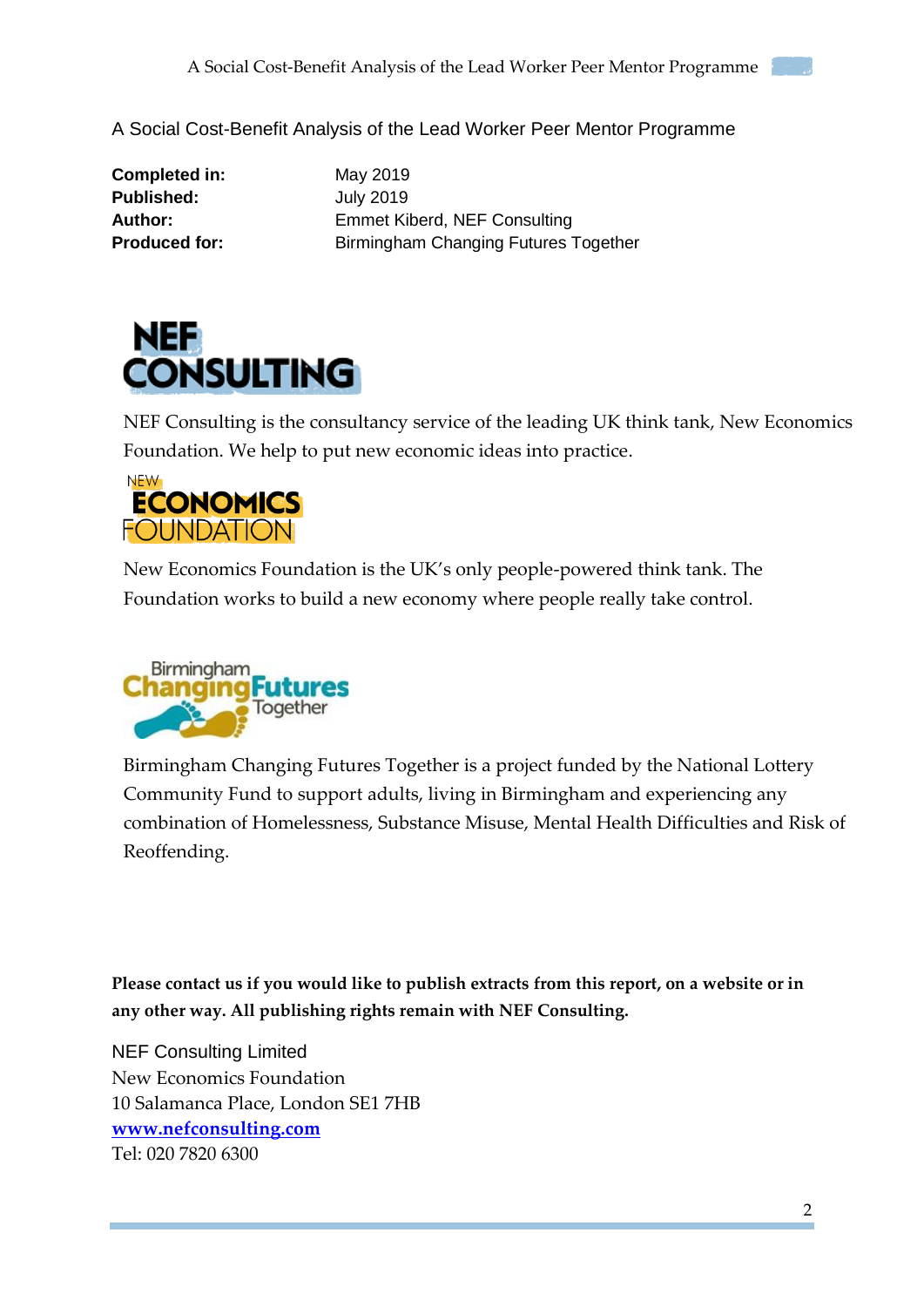## Contents

| Monetisation of the net impact of LWPM: sources and methodology15      |  |
|------------------------------------------------------------------------|--|
|                                                                        |  |
|                                                                        |  |
|                                                                        |  |
|                                                                        |  |
|                                                                        |  |
|                                                                        |  |
|                                                                        |  |
|                                                                        |  |
|                                                                        |  |
|                                                                        |  |
|                                                                        |  |
|                                                                        |  |
|                                                                        |  |
|                                                                        |  |
| The concept of reduced public expenditure as positive social value  29 |  |
|                                                                        |  |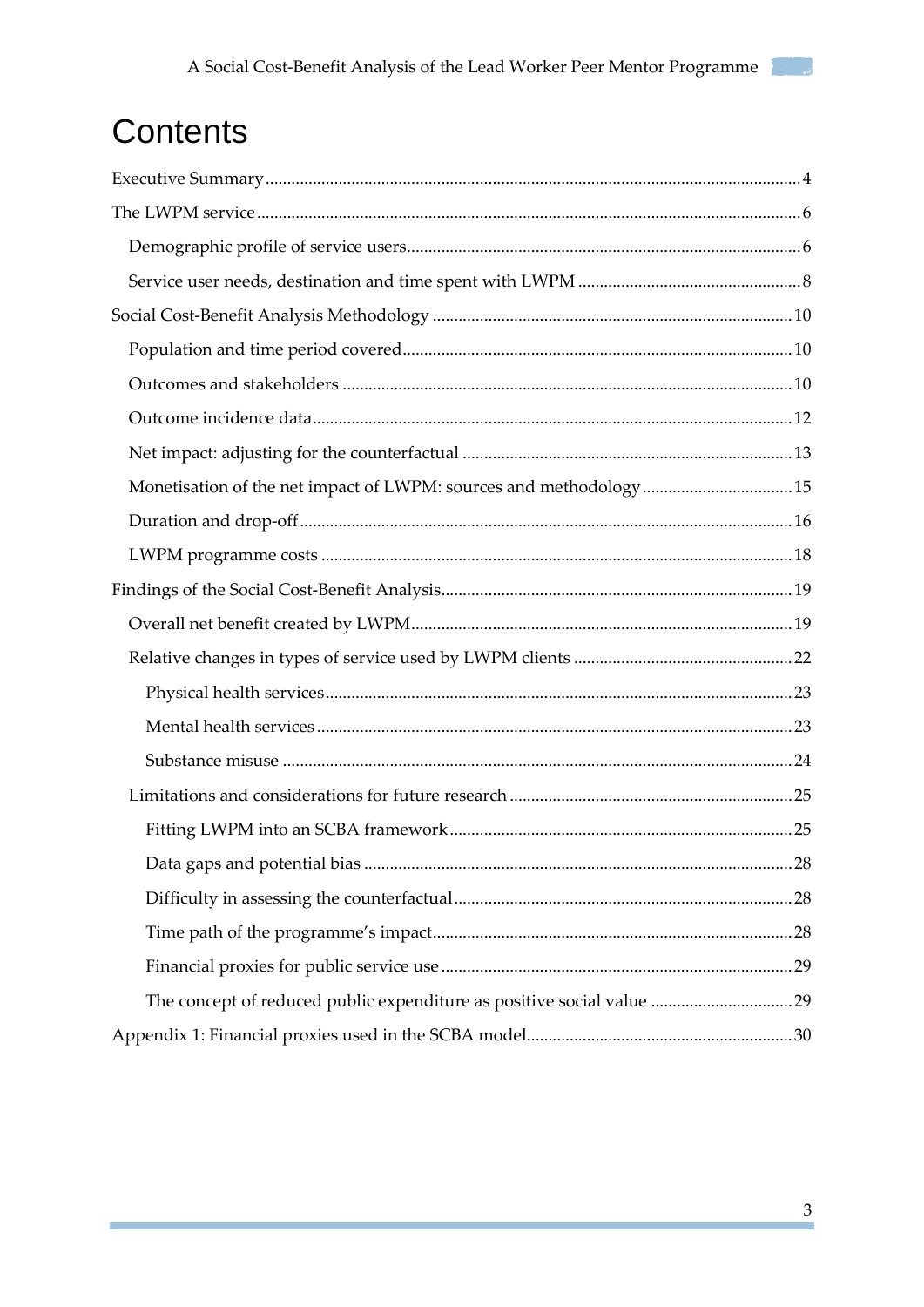## <span id="page-3-0"></span>Executive Summary

Since early 2015, The Lead Worker Peer Mentor (LWPM) service has provided personalised support to individuals facing multiple and complex needs in Birmingham. In this report we undertake a Social Cost-Benefit Analysis (SCBA) of the programme during the period from April 2018 to March 2019.

We find that LWPM creates social value well in excess of its cost, through improvements to the personal wellbeing of service users, reductions in public expenditure on a variety of services, and social and economic benefits to the wider public in Birmingham. We estimate that the LWPM programme created an overall social benefit of £1,114,846 during 2018/19, compared with running costs of £688,782 during the same period. The programme's benefitcost ratio is estimated at 1.62:1, meaning that every £1 spent on its delivery equates to £1.62 in benefits to its stakeholders.

We also identify changes in the pattern of public service use by LWPM clients as a result of engaging with the programme. Presentations at A&E fell among service users, while the use of hospital outpatient and inpatient services increased. This trend of service users resorting less frequently to using emergency services indicates a more structured approach to accessing physical health treatment. There were also changes in the way the cohort who engaged with LWPM accessed mental health and substance-abuse services. LWPM clients made more frequent use of less costly community-based services (such as Community Mental Health Teams and community and outpatient drug/alcohol services), and reduced their use of more expensive services (such as detoxification, residential rehabilitation and mental health outpatient and inpatient services).

While the average impact of LWPM was positive, it is clear from the data that there is no such thing as an average LWPM service user: the journey varies widely and is specific to each individual. Progress doesn't occur in a straight line and service users can suffer temporary setbacks before returning to a positive trajectory. This posed a challenge when applying the SCBA methodology, in which we calculate the value for money of the LWPM programme based on the average impact per service user.

As with most research in this sector, there were gaps in the data that could not be avoided. For outcomes relating to public service use, we used the data recorded for a sample of 18 to 31 service users (the sample size differed by outcome) to generalise the expected improvement for a total population of 82 service users. The validity of the overall social value figure above is therefore reliant on the assumption that our sample is representative of the population as a whole. For this reason, the headline findings on value for money should be interpreted with caution.

There was uncertainty regarding the path that service users would have taken if LWPM did not exist (the counterfactual), so we made an assumption of zero change in the counterfactual. Recent interviews with service users citing the impact of austerity and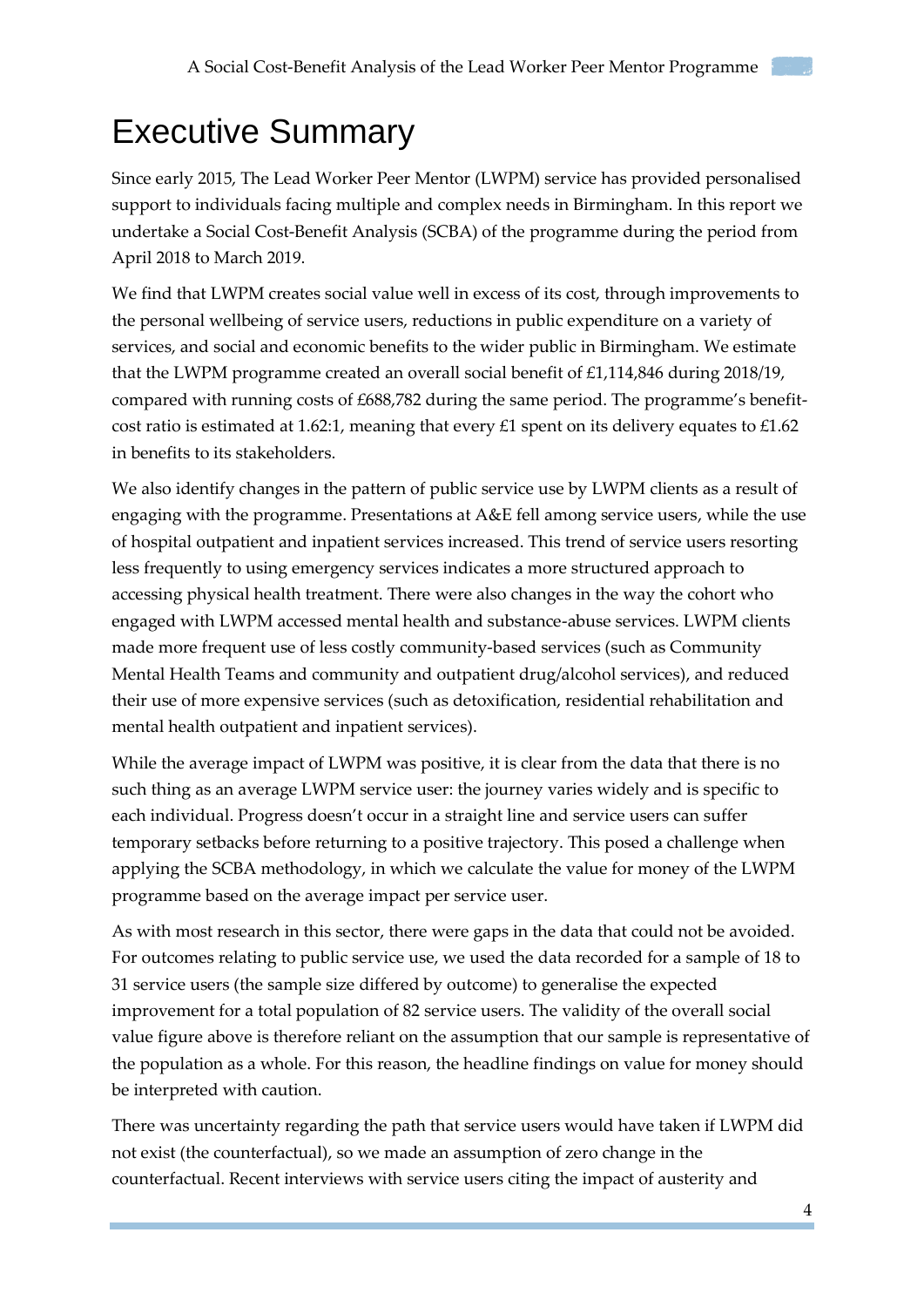negative trends in homelessness and drug use, suggest that the outcomes analysed in the SCBA model would have deteriorated further if LWPM did not exist. With this in mind, the already significant net impact that we estimate in this report may be an underestimate.

Further research into the programme's impact should explore the variation in service users' experience more closely and also examine methodological challenges relating to the counterfactual, the time-path of the programme's impact, and the financial proxies used to monetise that impact.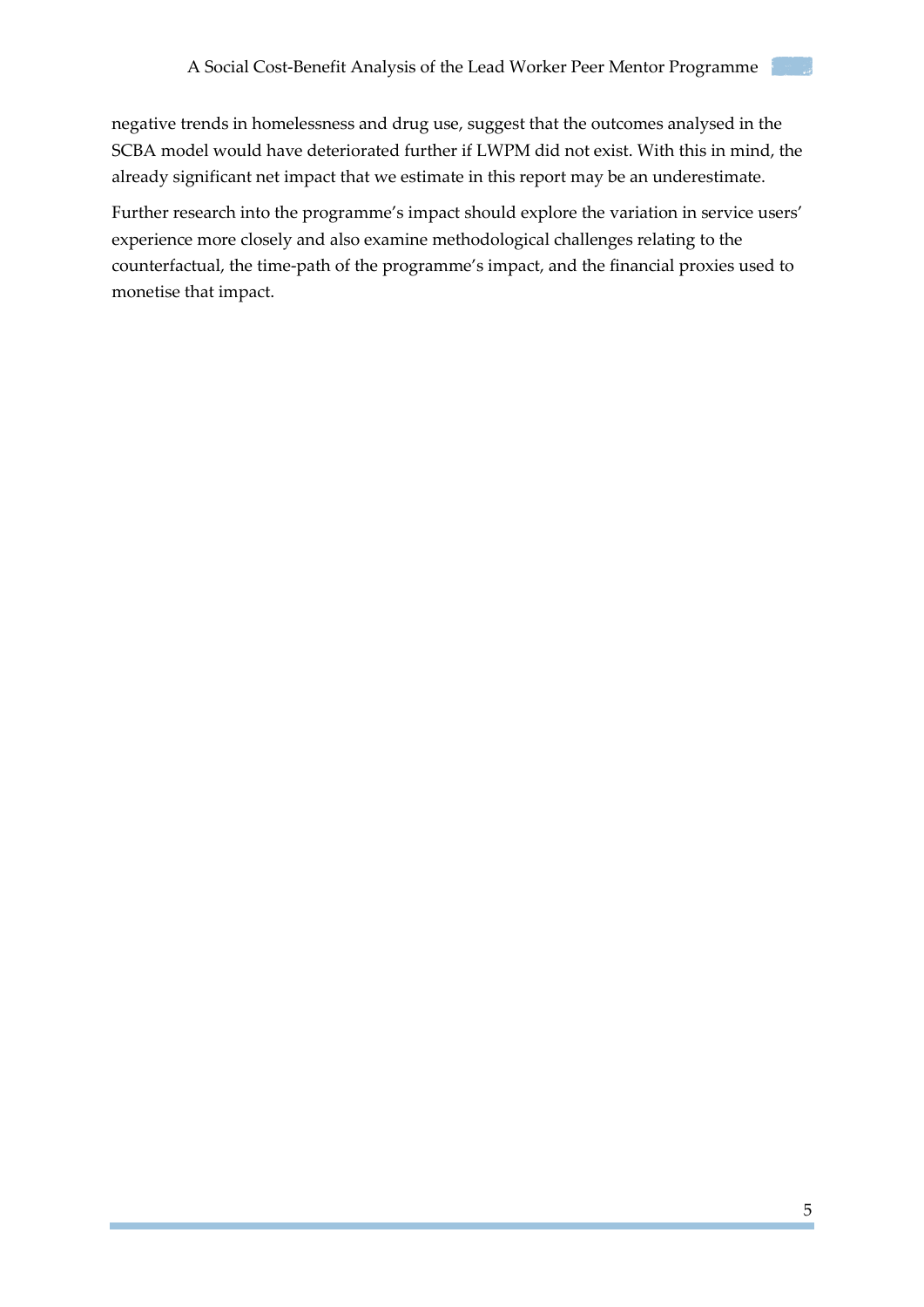## <span id="page-5-0"></span>The LWPM service

The Lead Worker Peer Mentor (LWPM) service is funded by the National Lottery Community Fund 'Fulfilling Lives' initiative and is administrated by Birmingham Changing Futures Together (BCFT). The service has provided personalised support to individuals facing multiple and complex needs in Birmingham since early 2015. It does this by assigning each of them a Lead Worker to navigate the landscape of services available to service users, while helping them to manage their needs: related to homelessness, substance misuse, offending behaviours and mental ill-health. Some service users also have access to a Peer Mentor: a person with lived experience of facing similar multiple and complex needs, who can guide them on the path to a more fulfilled life. There is no such thing as an average LWPM service user, with significant variation in how long clients stay with the service, the rate at which they make progress and the setbacks they experience along the way.

## <span id="page-5-1"></span>**Demographic profile of service users**

The gender profile of LWPM clients during our evaluation period (2018/19) was very similar to that of the cohort accessing Fulfilling Lives services across England, with approximately one third female and two thirds male among those service users for whom data was available (Figure 1, below). The proportion of female service users of LWPM was higher than the proportion of women among those living with multiple and complex needs across England.



*Figure 1: Gender of LWPM clients (for whom data was available), Fulfilling Lives clients and people with three multiple complex needs across England<sup>1</sup>*

Service users accessing LWPM during 2018/19 were more ethnically diverse than the population living with multiple and complex needs across England, although the majority of LWPM clients were white (Figure 2). There was a higher proportion of LWPM service users of black or mixed ethnicity relative to the national cohort. The proportion of white British

6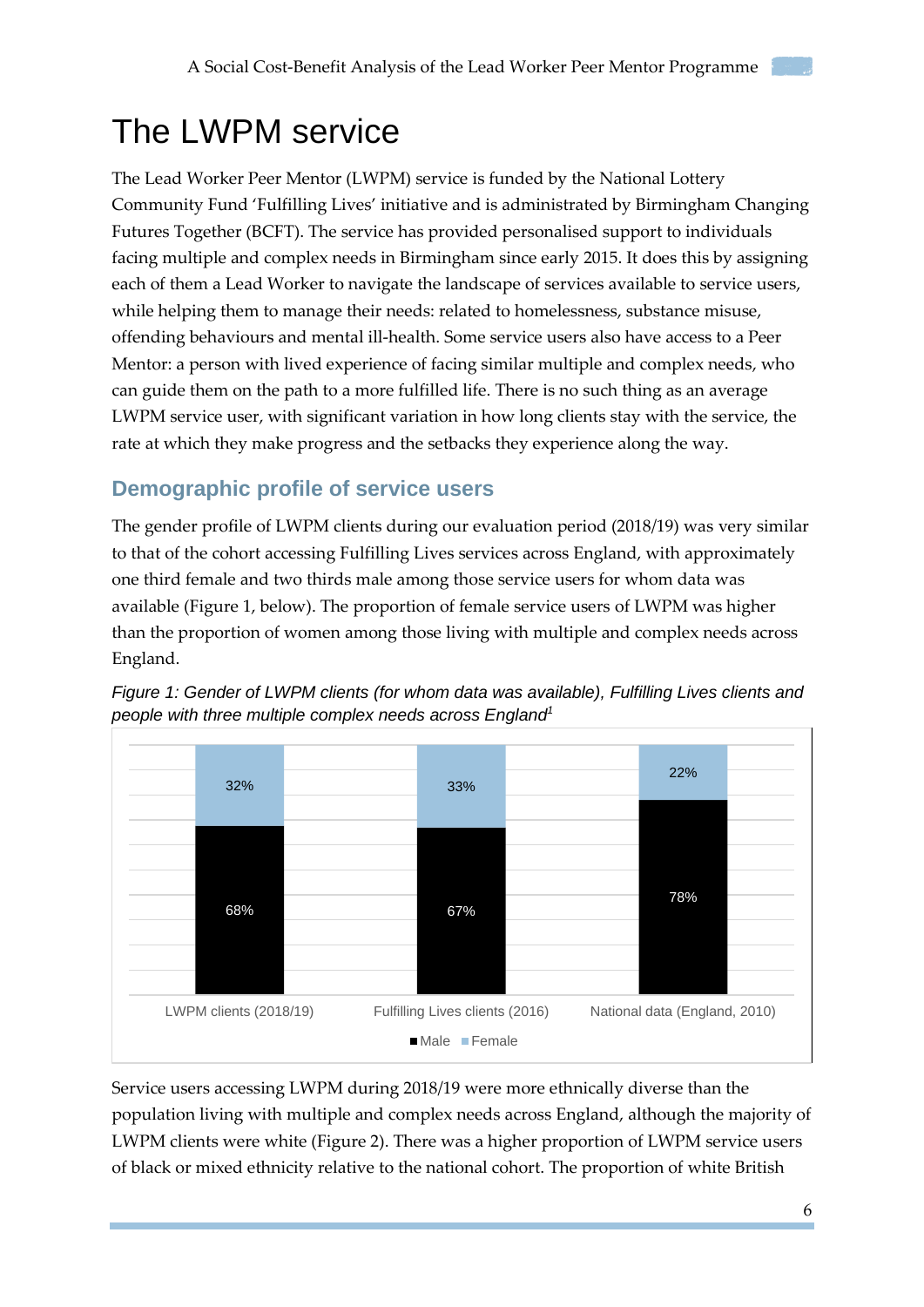service users of LWPM (71%) was also relatively lower than for Fulfilling Lives as a whole (79%). The second largest group by ethnicity among LWPM service users was 'White: Gypsy or Irish Traveller', accounting for 6% of those for whom information on ethnicity was available.





The age profile of LWPM service users was quite similar to that of Fulfilling Lives nationally, with more than three quarters of LWPM clients being in their 30s or 40s. Relative to the ages of those living with multiple and complex needs across England, a higher proportion of the LWPM cohort were middle-aged and a far lower proportion were below the age of 25 (Figure 3).



*Figure 3: Age profile of LWPM clients on 1st April 2018 (for whom data was available), Fulfilling Lives clients and people with three multiple complex needs across England<sup>3</sup>*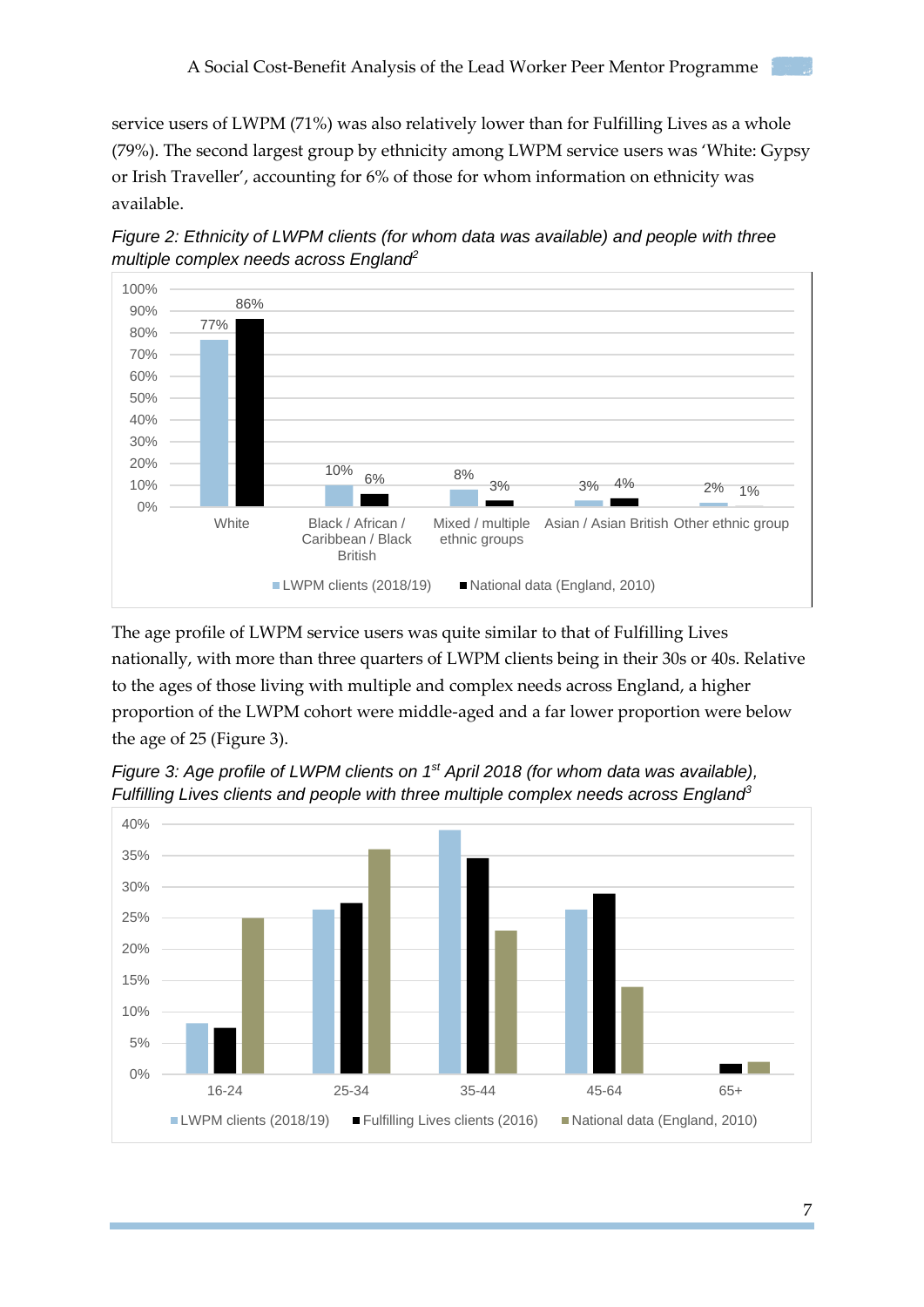### <span id="page-7-0"></span>**Service user needs, destination and time spent with LWPM**

Birmingham Changing Futures Together data shows that there were 130 service users who made use of the LWPM programme at some point during the 12-month period from April 2018 to March 2019 (2018/19). LWPM serves those who are living with at least three out of four domains of severe and multiple disadvantage. As shown in Table 1, more than two thirds of the service users who engaged with LWPM during 2018/19 and who gave consent to share their data<sup>i</sup>, were living with all four needs.

| Domains of severe and multiple disadvantage   | <b>Service users</b> | Proportion of<br>respondents |
|-----------------------------------------------|----------------------|------------------------------|
| All four domains                              | 85                   | $68.5\%$                     |
| Homelessness, substance misuse, mental health | 22                   | $17.7\%$                     |
| Offending, substance misuse, mental health    | 9                    | 7.3%                         |
| Homelessness, offending, substance misuse     | 7                    | 5.6%                         |
| Homelessness, offending, mental health        | 1                    | 0.8%                         |
| Consent to share information not given        | 6                    |                              |

| Table 1: 2018/19 LWPM service users by type of multiple and complex needs |  |  |  |
|---------------------------------------------------------------------------|--|--|--|
|---------------------------------------------------------------------------|--|--|--|

Of these 130 Service users, 49 were still using the programme by the end of the period (as of the end of March 2019). 84 service users left the programme at some point during the 12 months. More than half of those who left had disengaged with the project, while approximately one in six exited as they no longer required support (see Table 2).

| Reason                                                   | <b>Number</b><br>of SUs | Proportion<br>of leavers |
|----------------------------------------------------------|-------------------------|--------------------------|
| Disengaged from project                                  | 48                      | 57.1%                    |
| No longer requires support                               | 15                      | 17.9%                    |
| Moved out of area                                        | 10                      | 11.9%                    |
| Moved to other support (not funded through this project) | $\overline{4}$          | 4.8%                     |
| Deceased                                                 | 3                       | 3.6%                     |
| Prison                                                   | $\overline{2}$          | 2.4%                     |
| Hospital                                                 | $\overline{2}$          | 2.4%                     |
| <b>Total</b>                                             | 84                      | 100.0%                   |

*Table 2: Reasons for leaving among those service users who left LWPM during 2018/19*

-

<sup>i</sup> Data on service users' needs were collected as part of the referral mechanism for clients engaging with LWPM.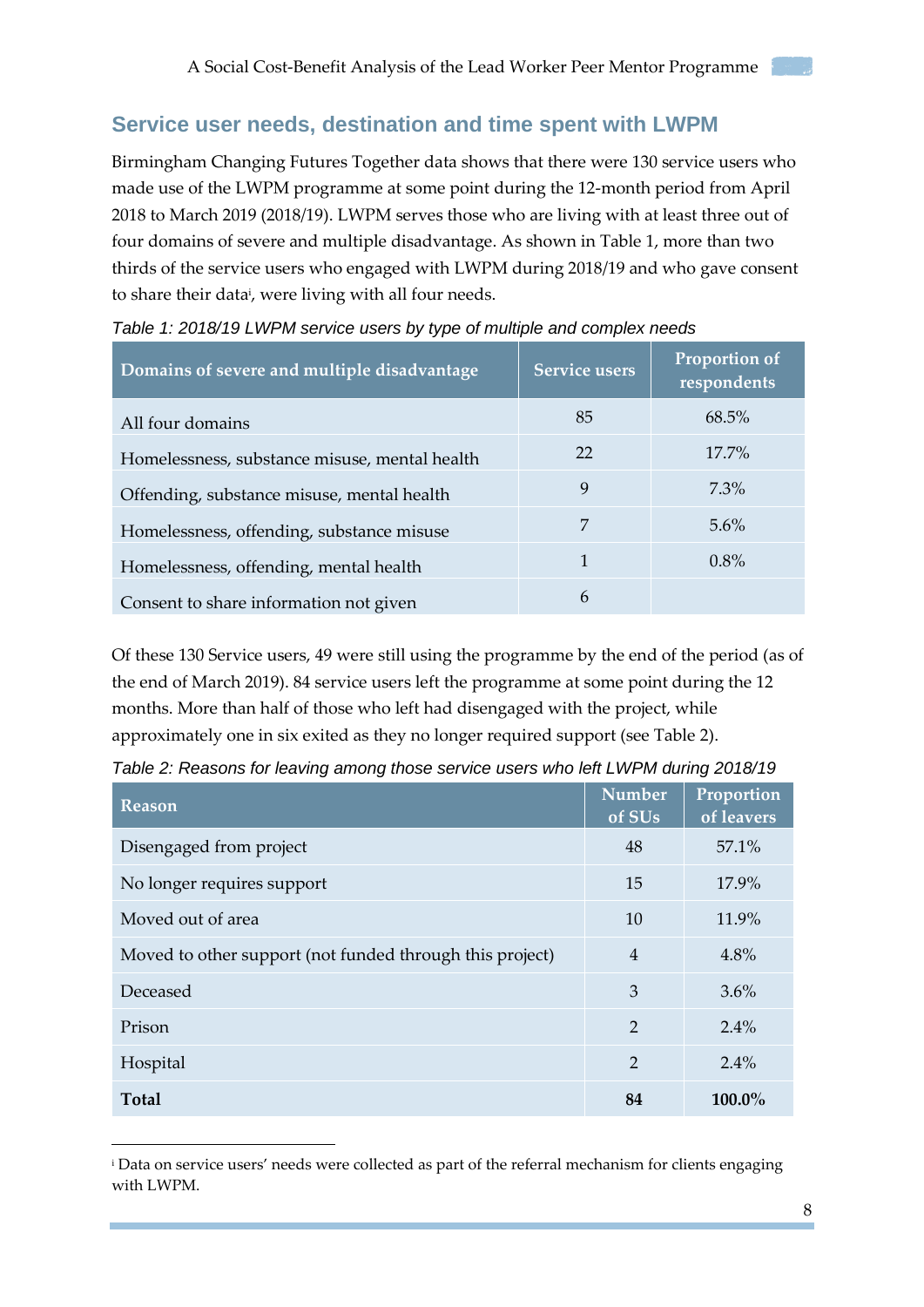In some cases, engagement with LWPM was sporadic. Four of those service users who left during 2018/19, subsequently returned to the programme during the period, while one of those four left the programme for a second time before the end of the period.

Service users tend to stay with LWPM for a significant amount of time (Figure 4). Those leaving had been with the programme for an average of nearly a year (337 days) when they left. Among those who left, the group of service users who exited because they no longer required support had the longest duration of engagement (641 days), which suggests that it can take months for the full impact of the programme to take effect. On the other hand, longevity was no guarantee of a positive outcome – those who disengaged from LWPM had been with the programme for nearly a year and a half when they did so.



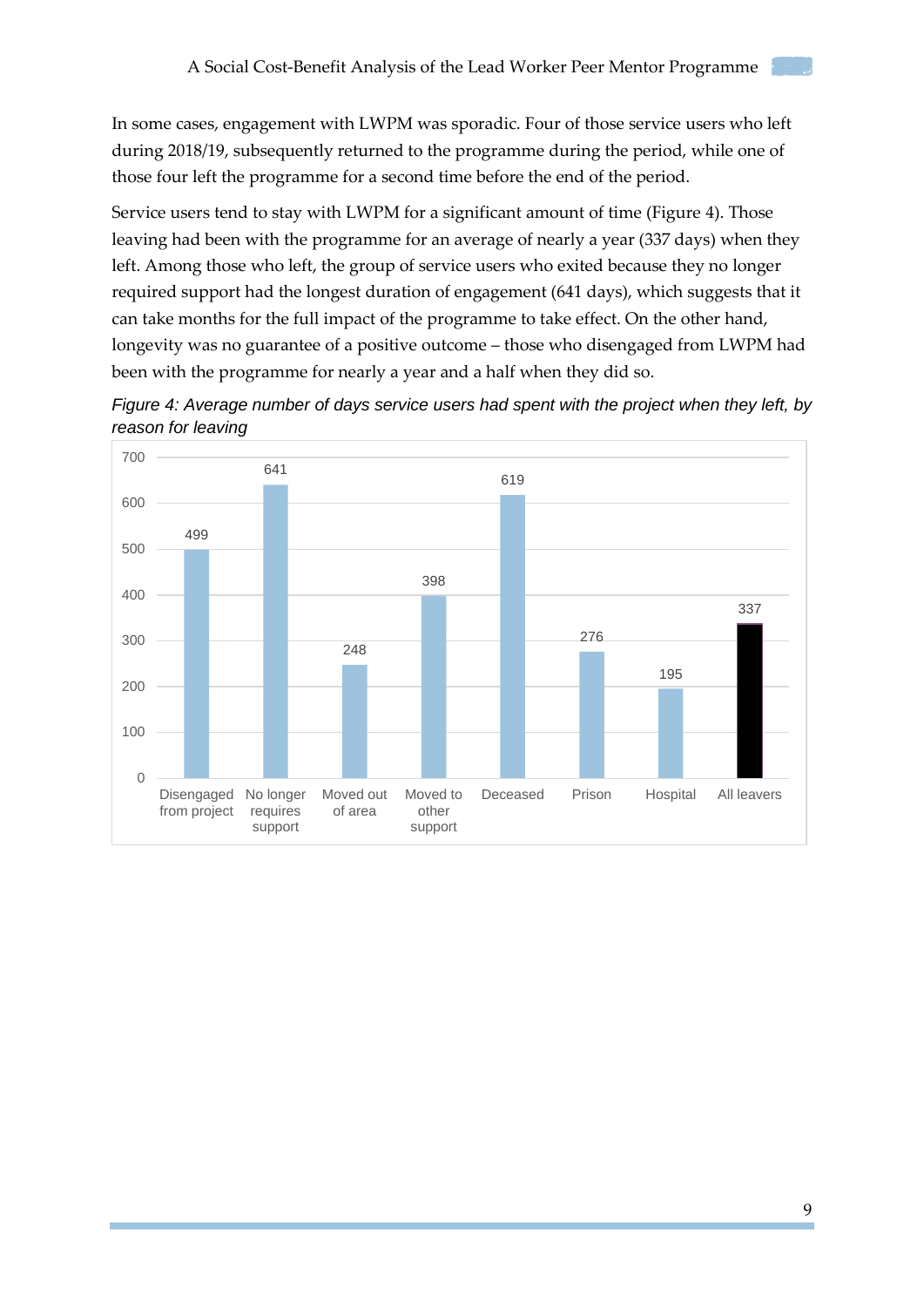## <span id="page-9-0"></span>Social Cost-Benefit Analysis methodology

### <span id="page-9-1"></span>**Population and time period covered**

The SCBA model covers the period from the beginning of April 2018 to the end of March 2019 (referred to below as 2018/19). To populate the model we used the large quantity of data on service users that is regularly collected by lead workers in collaboration with the service users themselves. When service users first engage with LWPM, they are asked about their use of a variety of public services during the preceding 12 months (or, on occasion, this data is obtained from existing administrative records). As they continue to engage with the programme, service users provide data on a quarterly basis, capturing their ongoing use of the same categories of public services. They also complete broader wellbeing assessments on a regular basis: the Homelessness Outcomes Star and the New Directions Team assessments.

The LWPM programme is subject to a relatively high service-user turnover, with service users arriving, leaving and staying with the programme for varying lengths of time. Not all of the 130 service users who used LWPM at some point during 2018/19 can be assumed to have derived the benefits estimated by the SCBA model; some of the service users were not with the programme for long enough to be included in the model.

We used a minimum period of engagement of 180 days to filter out service users who had not been with LWPM long enough. This choice of cut-off period was based on the fact that Outcomes Star assessments are taken every six months (suggesting that it will take at least six months to record an improvement in outcomes) and that 180 days represents half of the 12-month period under consideration. 74 service users engaged with LWPM for at least 180 days during 2018/19.

In recognition that LWPM had been running for several years before 2018/19, we also included service users who had spent between 90 and 180 days with LWPM during 2018/19 and whose total time of engagement, including previous years, was at least 180 days. (For example, some service users had signed up during 2017 but left the programme less than 180 days into the 2018/19 period). This added an additional 8 service users, giving us a total population of 82 service users for consideration in the model.

## <span id="page-9-2"></span>**Outcomes and stakeholders**

In the SCBA model we attempt to capture the impact of LWPM on different stakeholders across the full range of outcomes that are affected. While the focus of the analysis is on changes in LWPM clients' use of publicly-funded services in health, criminal justice, policing and housing, the model also incorporates changes in clients' personal wellbeing, and the social and economic benefits of reduced crime for the broader public in Birmingham. Each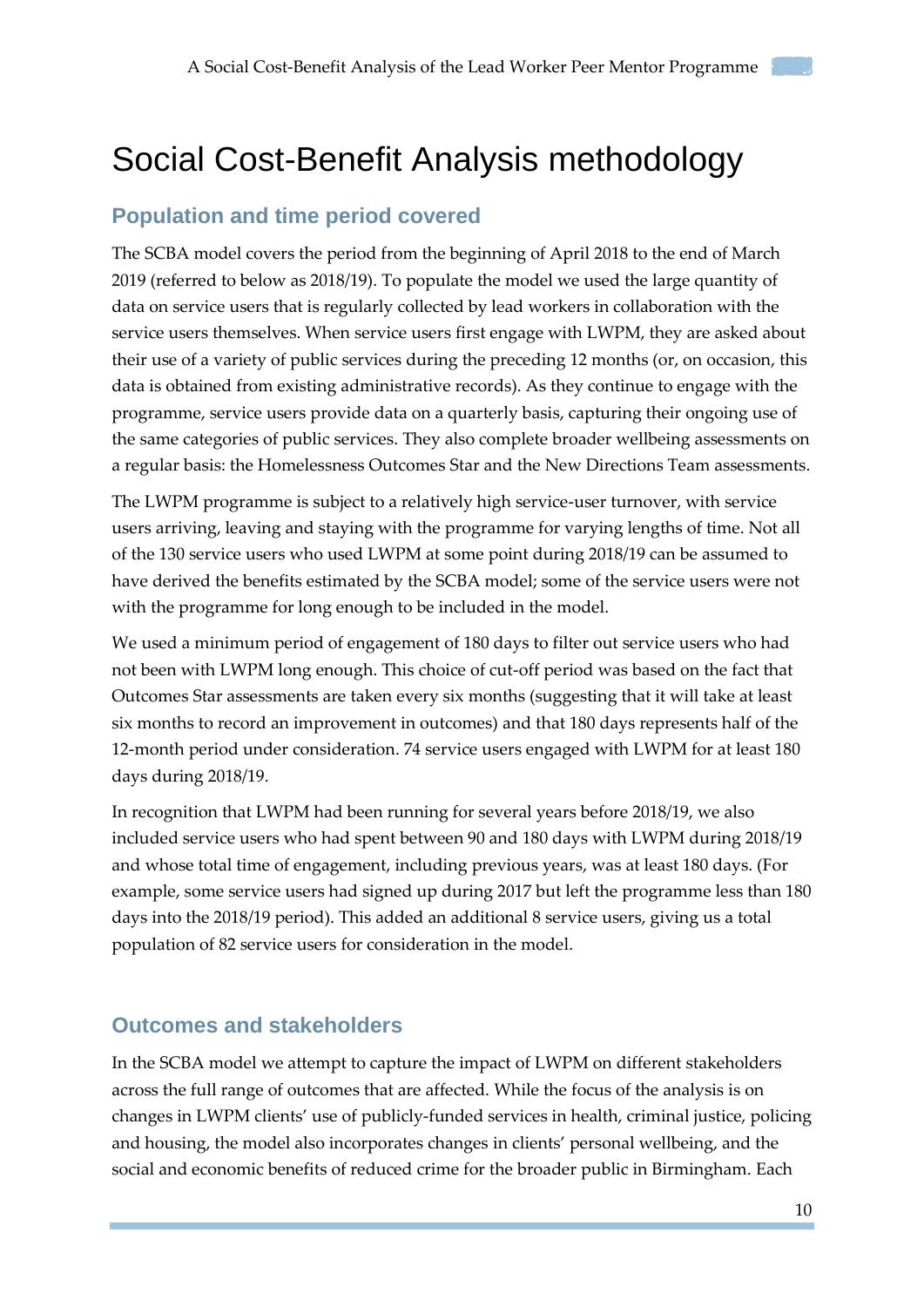outcome is measured by one or more indicator, as shown in Table 3, using data that is recorded regularly by LWPM programme staff with their clients.

| Stakeholder      | Outcome                          | <b>Indicator description</b>                                                                                                  |
|------------------|----------------------------------|-------------------------------------------------------------------------------------------------------------------------------|
|                  | Improved<br>housing situation    | Change in number of evictions                                                                                                 |
|                  | Reduced<br>offending             | Change in number of convictions                                                                                               |
|                  |                                  | Change in number of presentations at A&E                                                                                      |
|                  | Improved<br>physical health      | Change in number of outpatient attendances                                                                                    |
|                  |                                  | Change in number of hospital inpatient episodes                                                                               |
|                  |                                  | Change in number of face-to-face contacts with drug /<br>alcohol services                                                     |
|                  | Reduction in<br>substance misuse | Change in number of days spent in inpatient<br>detoxification                                                                 |
|                  |                                  | Change in number of weeks spent in residential<br>rehabilitation                                                              |
| Service<br>users | Improved<br>wellbeing            | Increase in proportion of service users with an<br>Outcomes Star Emotional and Mental Health score of 8<br>or higher          |
|                  |                                  | Increase in proportion of service users with an<br>Outcomes Star Motivation and Taking Responsibility<br>score of 9 or higher |
|                  |                                  | Increase in proportion of service users with an<br>Outcomes Star Drug and Alcohol Misuse score of 8 or<br>higher              |
|                  |                                  | Change in number of counselling or psychotherapy<br>sessions                                                                  |
|                  |                                  | Change in number of face-to-face contacts with<br><b>Community Mental Health Team</b>                                         |
|                  |                                  | Change in number of mental health service outpatient<br>attendances                                                           |
|                  |                                  | Change in number of days spent as a mental health<br>service inpatient                                                        |
| Wider<br>public  | Reduced<br>offending             | Change in number of convictions                                                                                               |

*Table 3: Stakeholders, outcomes and indicators included in the SCBA model*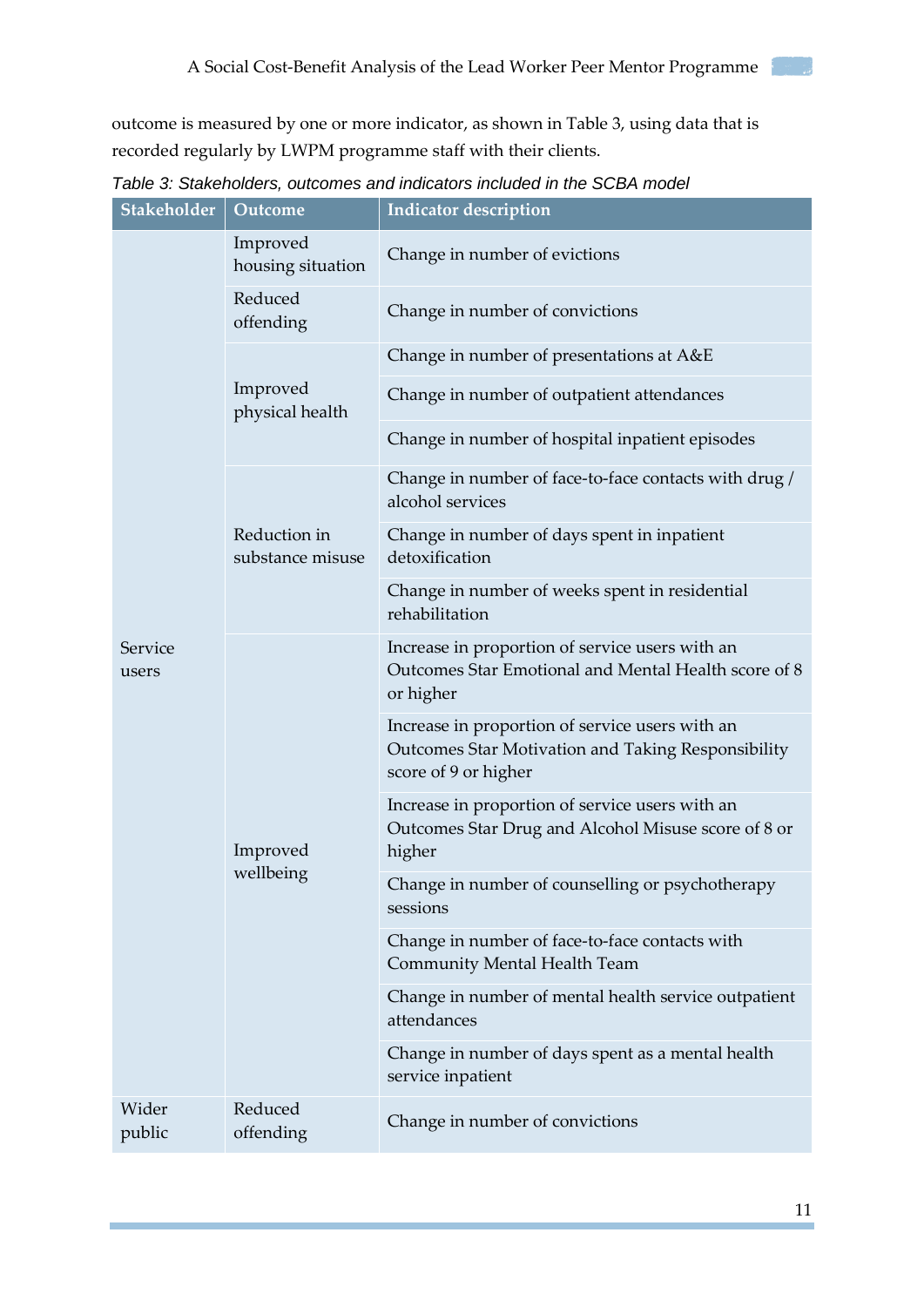#### <span id="page-11-0"></span>**Outcome incidence data**

For each of the indicators listed above we analysed the outcome incidence; that is, the change observed for each service user during 2018/19. For the indicators relating to public service use, we calculated the difference between the number of times a client used a given service during 2018/19 and the number of times they used the same service in the 12 months prior to their first engaging with LWPM. For the three indicators based on Outcomes Star assessments, we took the difference between the average Outcomes Star score during 2018/19 and the client's first Outcomes Star score upon engaging with LWPM.

Data was not available for all service users who used LWPM during 2018/19, and the number of service users for whom data was available varied by indicator. The broadest coverage came from the Outcomes Star assessments, with 2018/19 data available for 71 service users. In relation to the service use indicators, many LWPM clients did not have four quarters of ongoing service use data during 2018/19. Some of those who did have ongoing service use data had not recorded any data on their service use during the 12 months prior to engagement with the programme. The number of service users who had recorded previous service use and four quarters of ongoing service use (that is, the size of the sample used to calculate outcome incidence) varied by indicator and is shown in Table 4.

| Service use indicator                                                          | <b>Service users with</b><br>data available |
|--------------------------------------------------------------------------------|---------------------------------------------|
| Change in number of evictions                                                  | 31                                          |
| Change in number of convictions                                                | 29                                          |
| Change in number of presentations at A&E                                       | 22                                          |
| Change in number of outpatient attendances                                     | 18                                          |
| Change in number of hospital inpatient episodes                                | 20                                          |
| Change in number of face-to-face contacts with drug / alcohol<br>services      | 23                                          |
| Change in number of days spent in inpatient detoxification                     | 30                                          |
| Change in number of weeks spent in residential rehabilitation                  | 30                                          |
| Change in number of counselling or psychotherapy sessions                      | 25                                          |
| Change in number of face-to-face contacts with Community<br>Mental Health Team | 19                                          |
| Change in number of mental health service outpatient<br>attendances            | 23                                          |
| Change in number of days spent as a mental health service<br>inpatient         | 27                                          |

*Table 4: Number of individuals with data on both previous service use and four quarters of ongoing service use*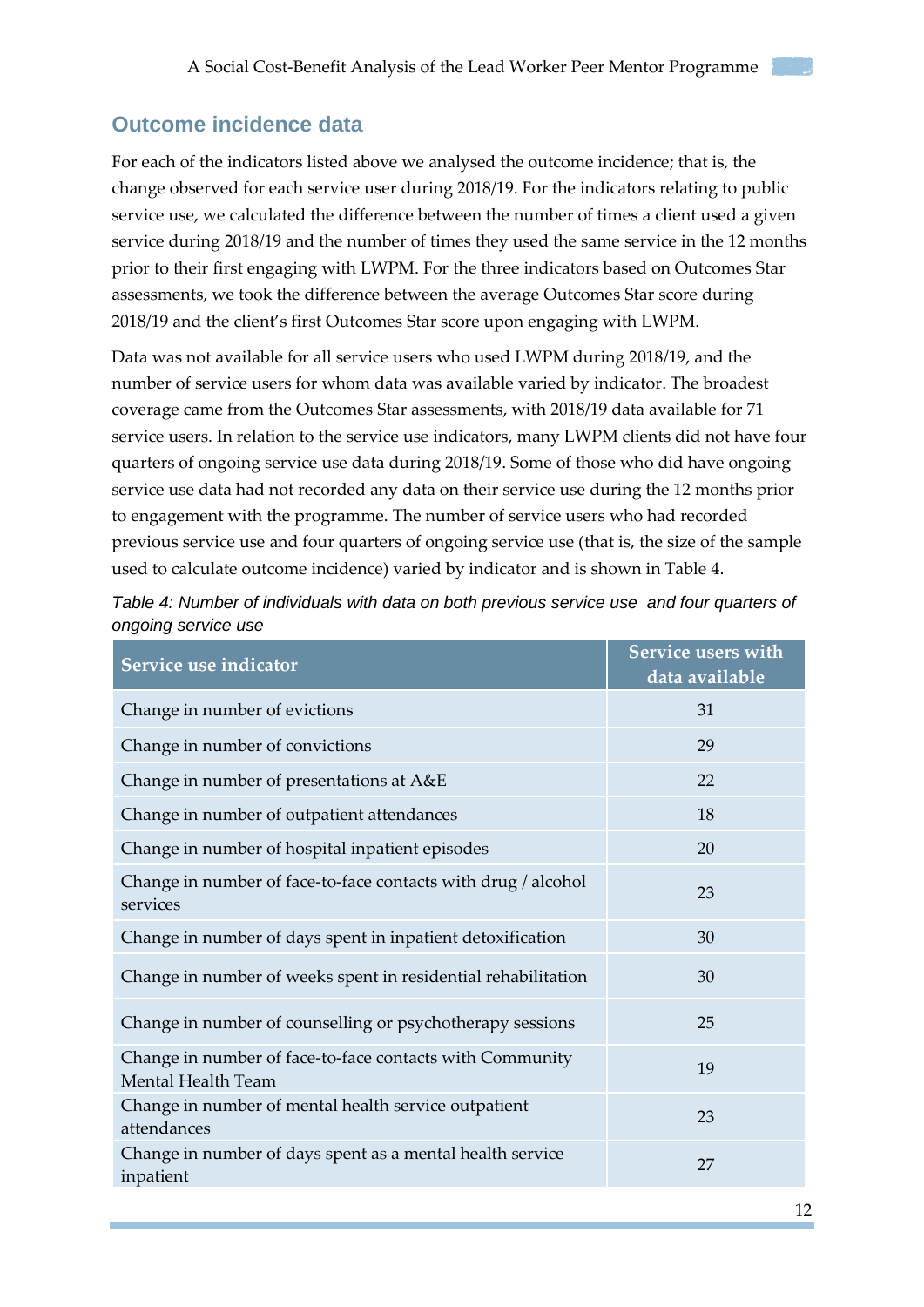We use this sample of service users (referred to hereafter as the **expanded sample**) to calculate the programme's impact in the baseline model. We multiply the average change per person from the expanded sample by the total population of 82 to derive the overall impact of the programme.

In order to assess the relative change in types of public services used by LWPM clients, we also run the model on a smaller sample of those service users who had full data available for all 12 of the indicators listed above. This full data coverage was available only for 10 service users (hereafter referred to as the **reduced sample**). In light of this small sample size, we do not draw any conclusions on the LWPM programme's overall value for money based on the reduced sample. We do however present it alongside the main analysis to offer additional insight into how this subset of 10 service users substitutedii between different categories of service use as a result of their engagement with the programme.

As with most research in this sector, there were unavoidable gaps in the coverage of data, in spite of the best efforts of LWPM programme staff to collect data as comprehensively as possible. The validity of the overall social value figure above is reliant on the assumption that our expanded sample is representative of the population as a whole. Given that the population of 82 is quite small, estimates based on this sample are likely to have a large margin of error relative to the true population average. For this reason, the headline findings on value for money should be interpreted with caution.

### <span id="page-12-0"></span>**Net impact: adjusting for the counterfactual**

-

The next step in the modelling process is to estimate the counterfactual change in each of our outcomes: that is, what would have happened anyway if LWPM did not exist. This allows us to get a more accurate picture of how much of the change that occurred is due to the LWPM programme itself, as opposed to other factors (such as other programmes or long-term macroeconomic and social trends).

Our preferred approach to estimating the counterfactual was to use data collected by CFE Research for the same purpose, as part of their ongoing national evaluation of the Fulfilling Lives programme. This dataset contains Outcomes Star scores from organisations serving a similar client base to BCFT, but located in areas that did not receive funding from Fulfilling Lives (namely Bournemouth, Southend, Bolton and Sheffield). However, closer examination of the data revealed that service users in the counterfactual areas were not facing issues as severe as the clients of LWPM in Birmingham. The baseline Outcomes Star scores (from when the service users first arrived at the service) were nearly twice as high on average in the counterfactual area, as in the sample of LWPM service users for whom we had outcomes data (see Table 5). This fact suggested that the two groups were not directly comparable. The average baseline score of 33.6 among LWPM clients means that they were at the early stages

ii This substitution may involve increased use of community-based health services instead of emergency admissions, for example.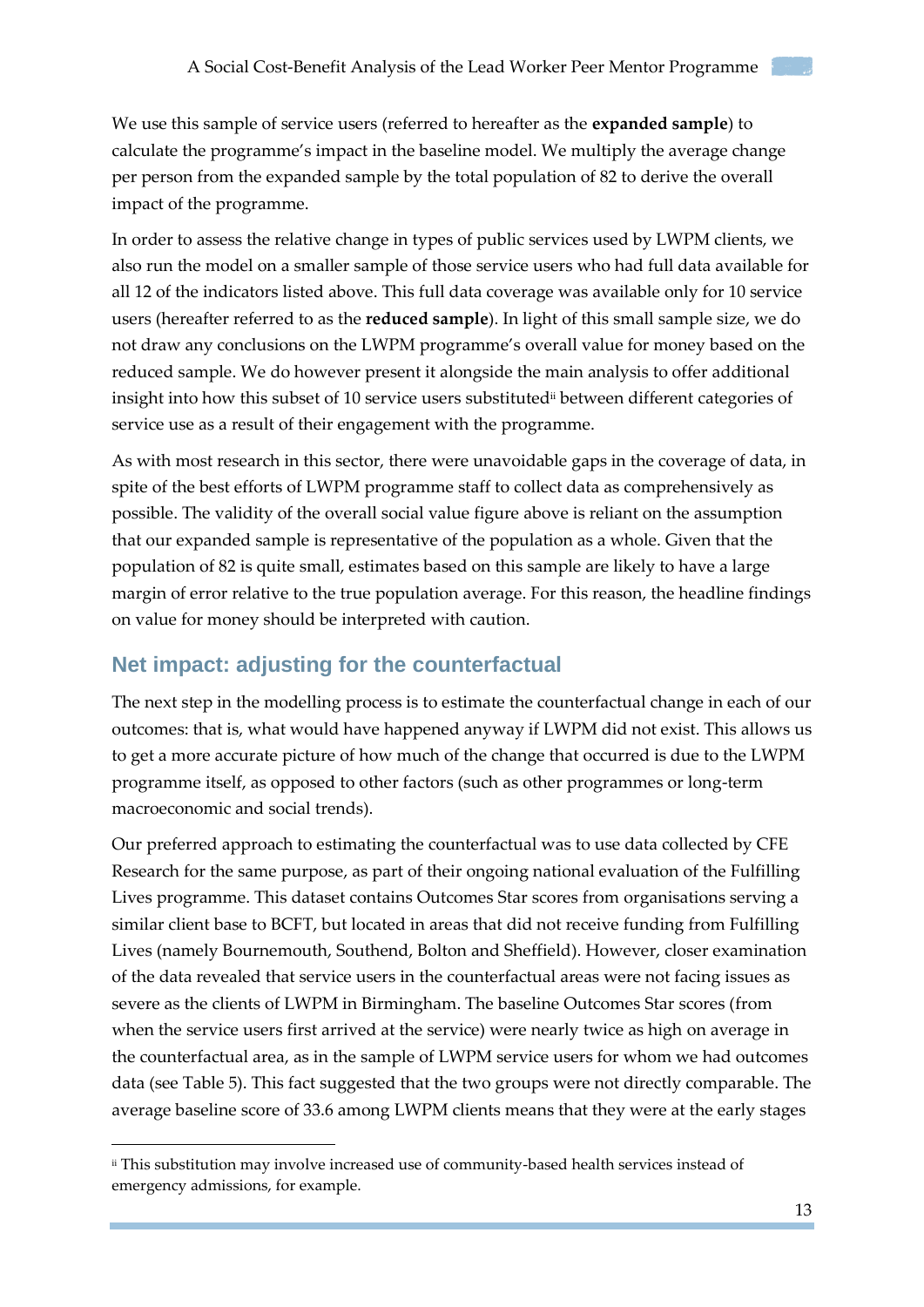of accepting help with their issues, while the average score of 59.9 in the counterfactual areas suggests that those service users were already taking action to change their lives. <sup>4</sup> This made it difficult to assess any subsequent change experienced by the counterfactual group and assume that the same relative change would have occurred for LWPM clients had the programme not existed.

| Table 5: Overall Outcomes Star scores among the LWPM service users for whom we have |  |  |  |  |  |
|-------------------------------------------------------------------------------------|--|--|--|--|--|
| outcomes data and among the national counterfactual group                           |  |  |  |  |  |
|                                                                                     |  |  |  |  |  |

|                    | LWPM sample:<br>baseline | LWPM sample:<br>2018/19 ongoing | National counterfactual:<br>baseline |
|--------------------|--------------------------|---------------------------------|--------------------------------------|
| Mean               | 33.6                     | 37.5                            | 59.9                                 |
| Median             | 31                       | 32                              | 63                                   |
| Standard deviation | 16.2                     | 19.3                            | 19.1                                 |
| Sample size        | 37                       | 78                              | 336                                  |

In the absence of reliable quantitative data on the counterfactual, we turned to the findings of recent qualitative research on the programme to inform our assumptions. The research conducted by Revolving Doors Agency for the *Service User Perspective* Peer Research Report (March 2019)<sup>5</sup> offers a detailed picture of the longer-term trends affecting LWPM service users.

The report found that, 'the majority of interviewees [drawn from BCFT service users] had histories of multiple engagement and subsequent dropping out of services'. The majority of those interviewed who had issues with homelessness and substance abuse had tried previously to access services for these issues, but a majority did not feel that these services had adequately responded to their needs in the past. This suggests that the service users covered by the SCBA model would not have received the level of service and support that they did during 2018/19, had LWPM not existed.

The effects of government austerity policies were also evident during 2018/19. Interviewees cited shelters and hostels closing down or operating on reduced hours, and increasing difficulty accessing mental health services. There was a perception among almost all service users that homelessness had increased significantly in Birmingham in recent years. The service users covered by the SCBA model would still have been affected by these broader economic and fiscal trends had LWPM not existed, suggesting that they would not have seen much improvement in the counterfactual scenario.

There was some evidence to suggest that issues with health and substance abuse among service users would have worsened in the counterfactual scenario. Several of those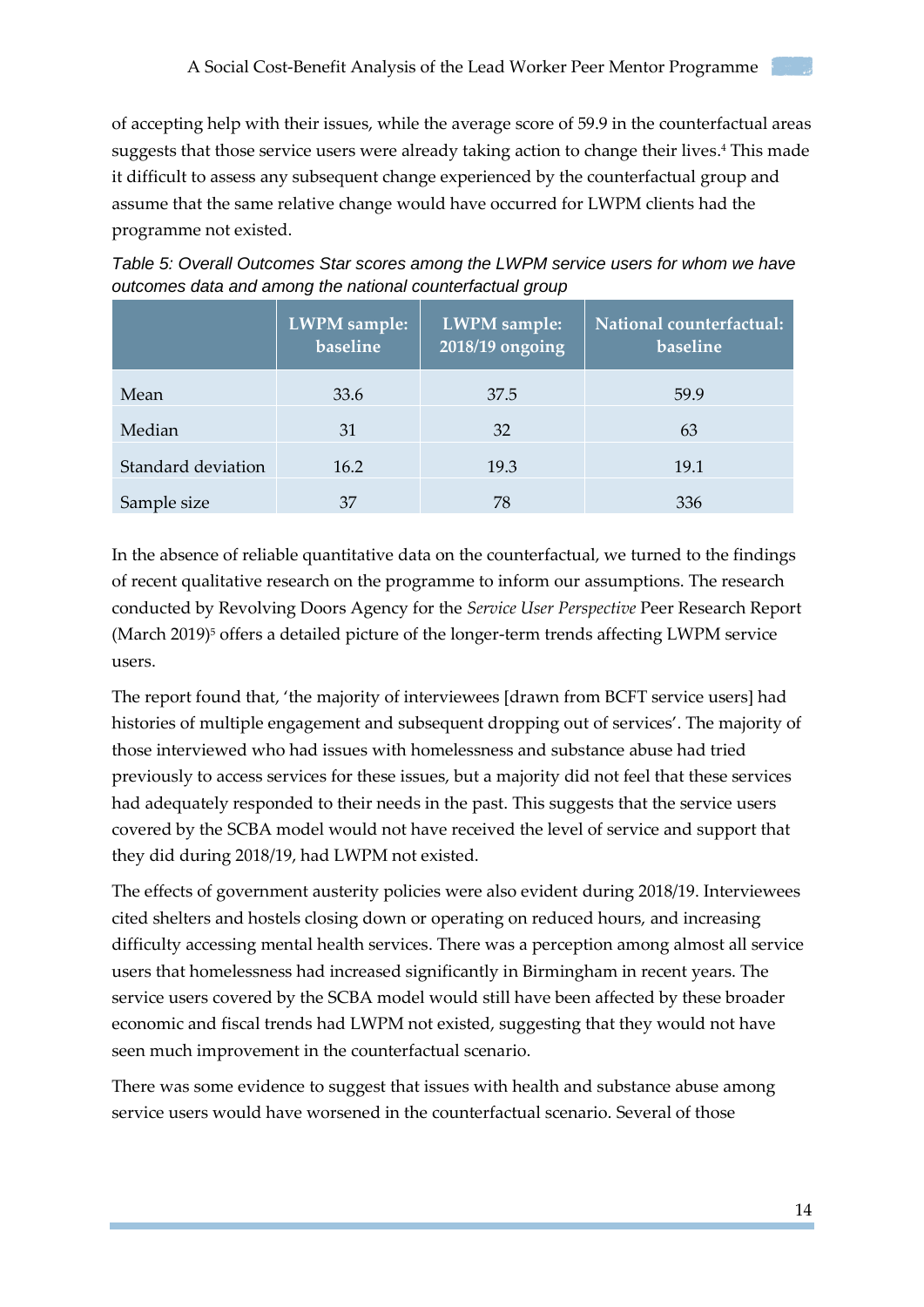interviewed in the report suggested that use of crisis services was increasing due to a rise in the use of Mamba (synthetic cannabinoids) among the homeless population.iii

In light of these findings, we assume that there would have been no change in any of our outcomes if LWPM did not exist. Although there is some evidence that some outcomes would have deteriorated in the counterfactual, it is not possible to accurately estimate the extent of this change. The assumption of zero change in the counterfactual is conservative, to prevent us from over-claiming the programme's net impact in the SCBA model.

### <span id="page-14-0"></span>**Monetisation of the net impact of LWPM: sources and methodology**

For each outcome and indicator included in the model, we have applied a financial proxy to convert the net impact of LWPM into a monetary value. For the outcomes related to service use (housing, offending, substance misuse and physical and mental health), the impact created by LWPM is monetised using public sector unit costs for delivering the respective services. These are drawn primarily from the Greater Manchester Combined Authority Unit Cost Database (April 2019 edition), <sup>6</sup> which in turn makes use of the following sources:

- Analysis of the cost of the loss of a home by Shelter  $(2012)^7$
- Analysis of the costs of crime by Heeks et al  $(2018)^8$
- NHS Reference Costs<sup>9</sup>

-

**PSSRU's Unit Costs of Health and Social Care**<sup>10</sup>

For the valuation of the economic and social costs of crime for the wider public in Birmingham, we use the financial proxies estimated in Heeks et al (2018). These incorporate economic costs such as the loss of property and increased insurance premiums arising from crime, as well as the social costs of the direct physical and emotional effects for victims of crime.

For outcomes relating to service users' personal wellbeing (as measured by areas of the Outcomes Star assessment) we have used financial proxies from the HACT Social Value Bank. <sup>11</sup> The creators of this resource used statistical analysis of UK-level survey datasets to estimate the wellbeing benefit for people who have high confidence, or who are free from depression and anxiety, or free from drug and alcohol problems. They then estimate the amount of additional income that the average person would have to receive to derive that same wellbeing benefit. We have matched the UK-level survey questions used to calculate the HACT financial proxies with equivalent Outcomes Star scores as outlined in Table 6.

iii This same trend has been the subject of media reports during 2017 and 2018, with two deaths at a central Birmingham hostel [linked to the drug.](https://www.birminghammail.co.uk/news/midlands-news/bbc-documentary-reveals-black-mamba-15280572) (https://www.birminghammail.co.uk/news/midlandsnews/bbc-documentary-reveals-black-mamba-15280572)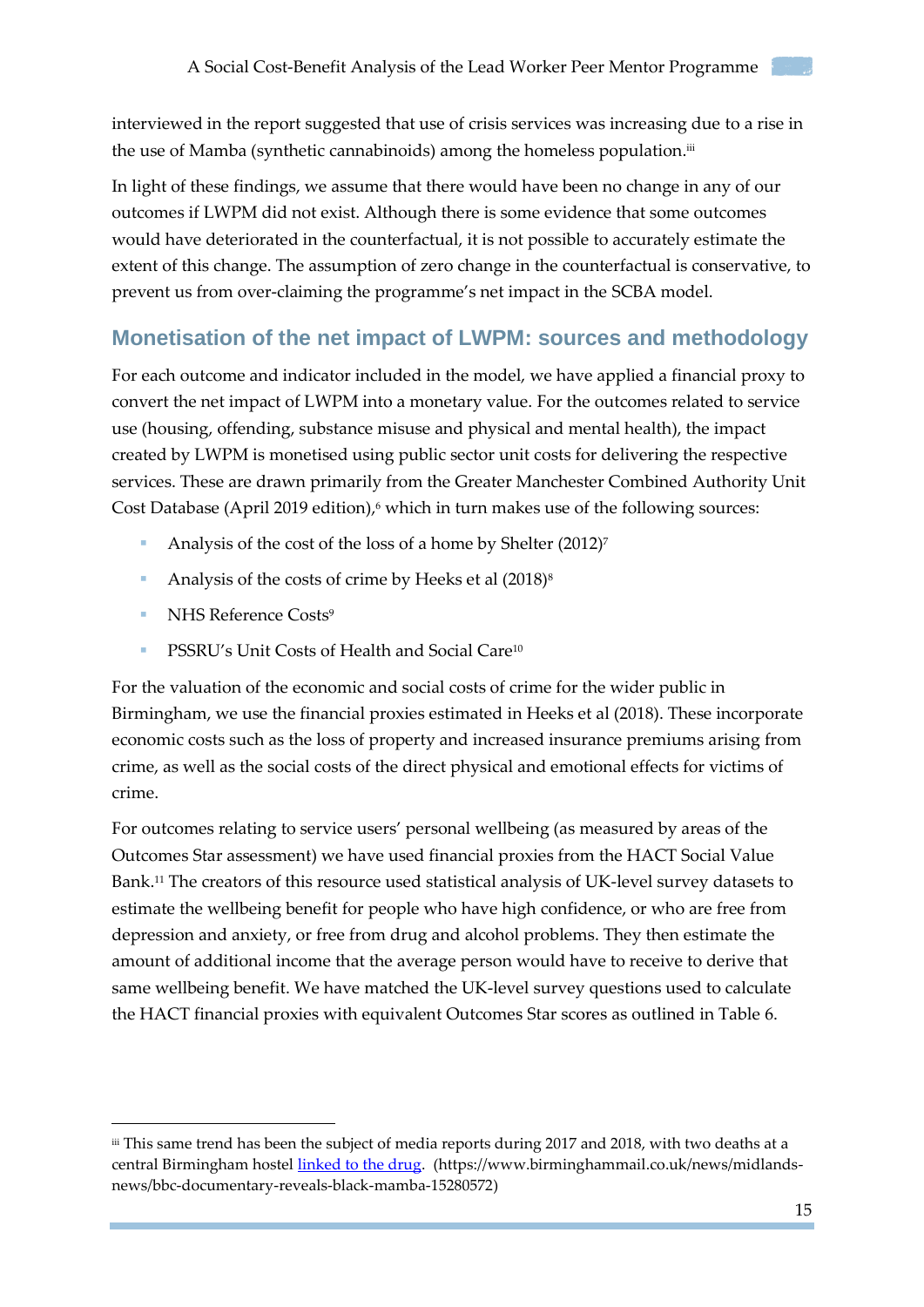| <b>HACT</b> financial<br>proxy               | <b>HACT</b> survey question<br>(answers with * receive<br>the financial proxy)                                                                                 | <b>Outcomes Star equivalent</b>                                                                                                                                                                                                            |
|----------------------------------------------|----------------------------------------------------------------------------------------------------------------------------------------------------------------|--------------------------------------------------------------------------------------------------------------------------------------------------------------------------------------------------------------------------------------------|
| Relief from<br>depression/anxiety<br>(adult) | Do you suffer from<br>depression or anxiety?<br>1. Yes<br>$2. No*$<br>3. Prefer not to answer                                                                  | Service users with an Outcomes Star<br>Emotional and Mental Health score of<br>8 or higher, indicating that they feel<br>positive and can cope with life's ups<br>and downsiv                                                              |
| High confidence<br>(adult)                   | Have you recently been<br>losing confidence in<br>yourself?<br>1. Not at all*<br>2. No more than usual<br>3. Rather more than usual<br>4. Much more than usual | Service users with an Outcomes Star<br>Motivation and Taking Responsibility<br>score of 9 or higher, indicating that<br>they feel mostly or completely<br>confident and motivated about<br>maintaining a positive way of life <sup>v</sup> |
| Relief from<br>drug/alcohol<br>problems      | Would you say you had a<br>problem with drugs or<br>alcohol?<br>1. Yes<br>$2. No*$<br>3. Prefer not to answer                                                  | Service users with an Outcomes Star<br>Drug and Alcohol Misuse score of 8 or<br>higher, indicating that they are not<br>using drugs or drinking<br>problematicallyvi                                                                       |

*Table 6: HACT financial proxies<sup>12</sup> and equivalent Outcomes Star scores*

Where the source data for financial proxies is from previous years, the figures are adjusted to 2018/19 price levels using the Office for National Statistics' March 2019 GDP deflators. The full list of financial proxies used in the SCBA model is shown in Appendix 1.

## <span id="page-15-0"></span>**Duration and drop-off**

-

In a standard SCBA model we adjust for the programme's impact over time by estimating the duration of the impact (how many years it lasts for) and the rate of drop-off over that period (how quickly the benefits of the programme reduce over that time period).

It is difficult to accurately assess the duration and drop-off of the benefits of LWPM for several reasons. The SCBA model covers the 2018/19 period, so that the lack of time passing

iv We considered clients with scores of 7, who still may experience some mental health issues, to be below the threshold required to receive the HACT proxy.

<sup>v</sup> Clients who score 8 still experience setbacks for which they need support. For this reason we did not consider scores of 8 or below to have met the relatively high threshold set by the HACT survey question.

vi We selected this threshold because the Outcomes Star documentation indicates that clients scoring 7 or below are still using at least some drugs or alcohol in a problematic way.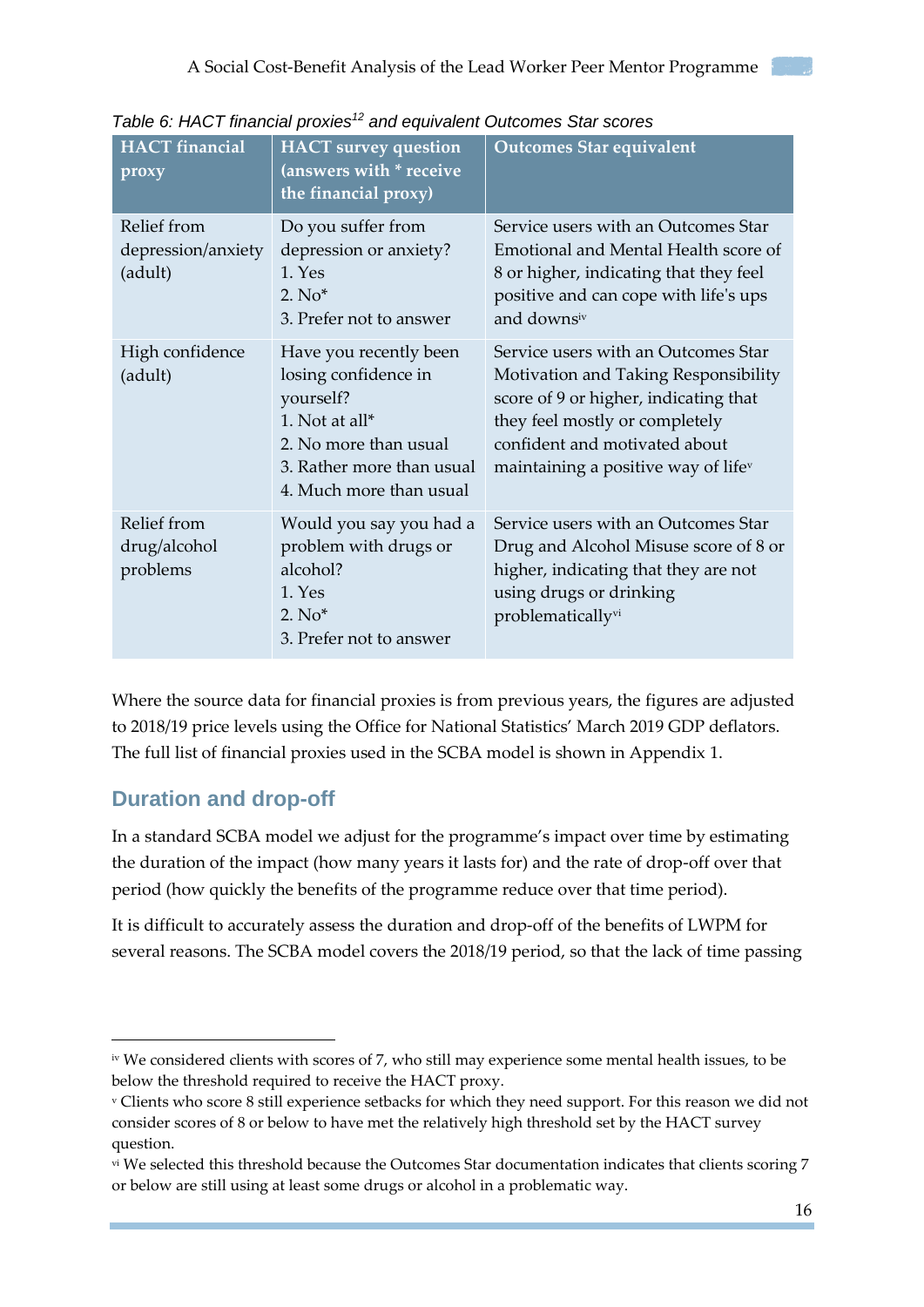since the end of the period makes it impossible to record the rate of drop-off directly. The future time-path of the benefits will have to be projected using assumptions.

In addition, the complex interactions between different outcomes and the variable and chaotic nature of some service users' pathways make it difficult to project a common trend over time. This is evident when we look at a longer time series of Outcomes Star scores among 14 service users for whom 10 or more successive assessment scores are available (Figure 5). Even among these longstanding service users, for whom there has been some improvement in their scores, the gains made are not necessarily sustained during the following quarters.





Based on a combination of qualitative evidence and service user destination figures, we can make some assumptions about the time-path of the programme's impact. Recent interviews with BCFT service users<sup>13</sup> suggest that they can become reliant on their lead worker. This may mean that continued engagement with LWPM is required for them to sustain the positive impacts of the programme, which points to a relatively short duration and high rate of drop-off. For this reason, those who remained with the programme beyond the end of 2018/19 are assumed to derive benefits only during that year, as additional expenditure on programme delivery would be required to sustain their improvements beyond that time. Similarly, those service users who leave LWPM to move to other support programmes are assumed to derive benefits from LWPM only during 2018/19 and not after that time.

-

vii For the purpose of clarity in this chart, gaps in the middle of each service user's series of scores have been filled with the preceding quarter's score.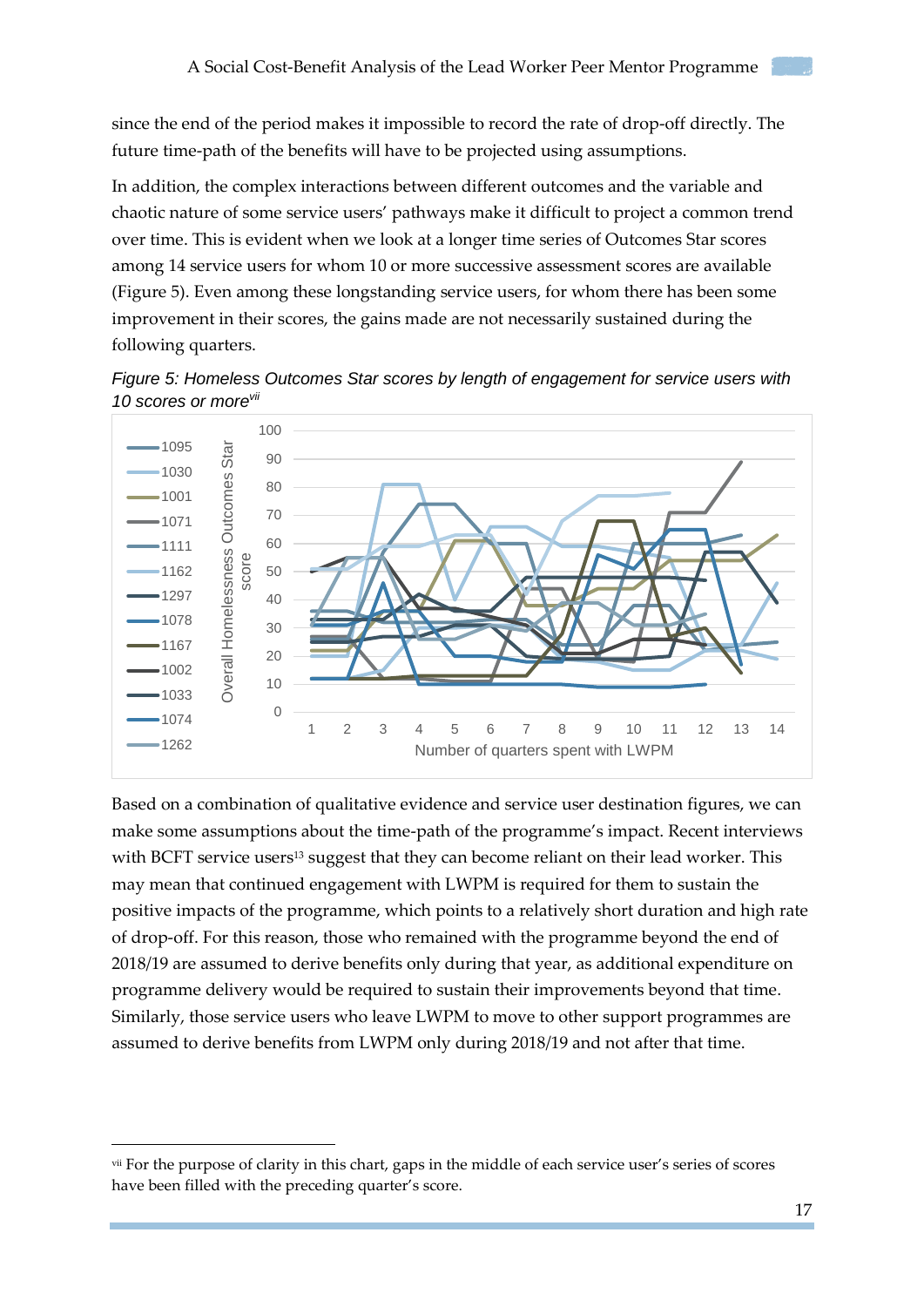A relatively high proportion of service users disengage from the programme. We assume that this group, as well as those who leave for prison or hospital, move out of the area or who pass away, derive no benefit beyond 2018/19.

14 out of our population of 82 service users (17%) left the LWPM programme in 2018/19 because they no longer required support. We assume that this group derives an additional year of impact from the programme after 2018/19. Beyond this additional year, we assume that the remaining impact of the programme has dropped off completely for this group. This gives the SCBA model a duration of impact of two years and a drop-off rate of 83% in the second year (meaning only the 17% who graduate are assigned any impact in the second year).

#### <span id="page-17-0"></span>**LWPM programme costs**

Programme costs for LWPM were £688,782 during 2018/19. This was approximately 6% below the budget for the period, which programme staff attributed to the fact that LWPM was nearing the end of its service delivery (by the end of June 2019). This can be seen in the quarterly breakdown of programme costs (Figure 6), with the final quarter of 2018/19 seeing the lowest expenditure.



*Figure 6: LWPM programme budget and actual expenditure 2018/19*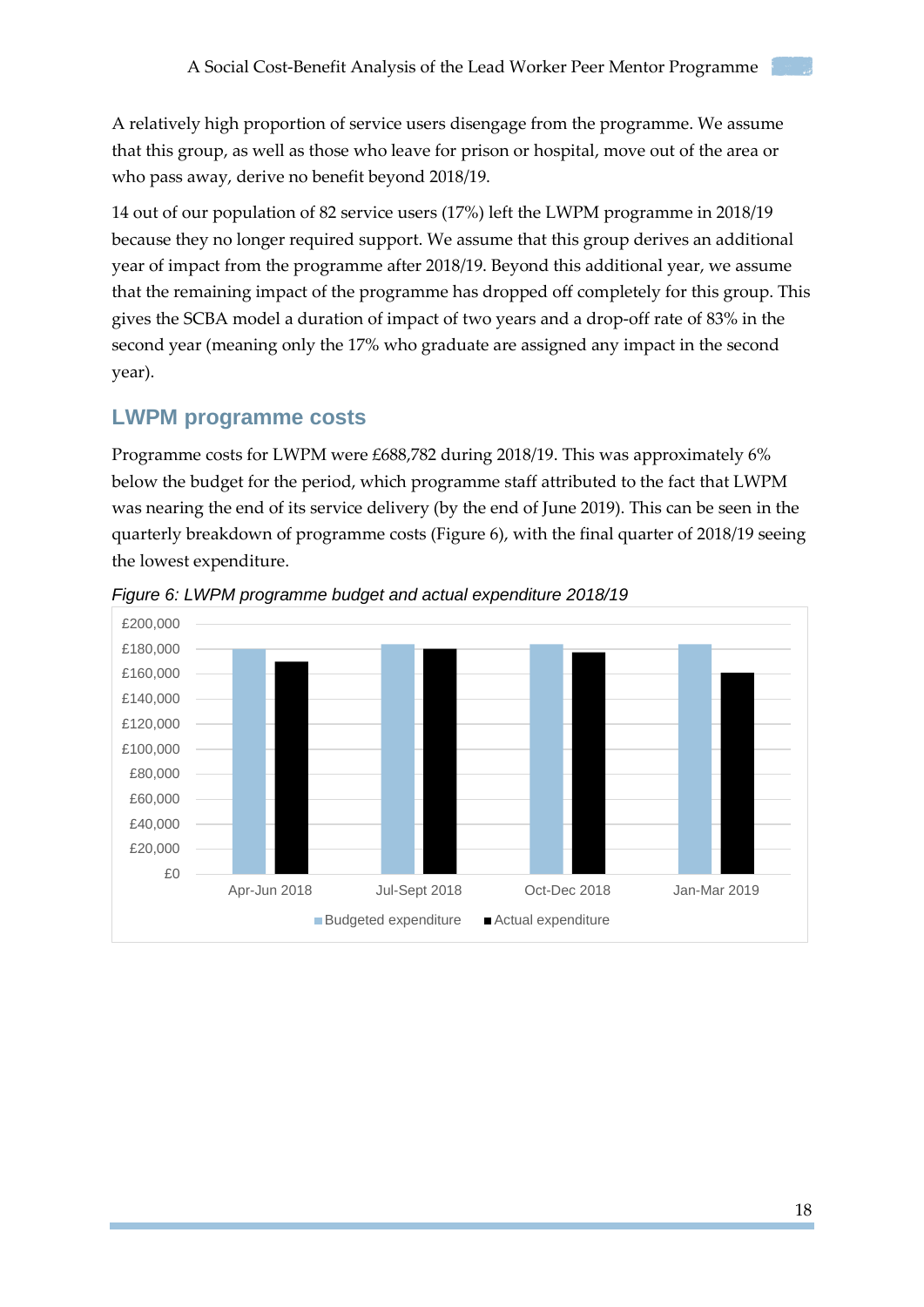## <span id="page-18-0"></span>Findings of the Social Cost-Benefit Analysis

### <span id="page-18-1"></span>**Overall net benefit created by LWPM**

We estimate that the LWPM programme created a net social benefit of £1,114,846 overall during 2018/19 in the form of savings to public expenditure, improved wellbeing for service users and social and economic benefits to the wider public. The value of these benefits exceeds the £688,782 spent to run the programme. The programme's benefit-cost ratio is estimated at 1.62:1, meaning that every £1 spent on its delivery equated to £1.62 in benefits to its stakeholders. The full SCBA model impact map is shown in Appendix 1.

As indicated in Figure 7, breaking down the components of this overall value shows that the programme created positive benefit in four out of five outcomesviii. There was a reduction in the cost to public services in response to housing needs, offending, substance misuse and mental health issues, and there was additional positive social value created through improved wellbeing among service users. The exception to this result was the physical health outcome, where increases in the use of hospital outpatient and inpatient services contributed to an estimated net increase in public expenditure of £174,043 (shown as negative social value in Figure 7).





The greatest social value was created under the reduced offending outcome. The number of convictions among the expanded sample fell by an average of 2.0 per person per annum relative to the 12 months prior to their engagement with LWPM. ix This corresponded to a reduction in public expenditure estimated at £190,718, while the wider public in

-

viii In Figure 7, the wellbeing outcome is separated into benefits to personal wellbeing for service users and the resulting changes in their use of mental health services.

ix The sample size for this indicator was 29 service users.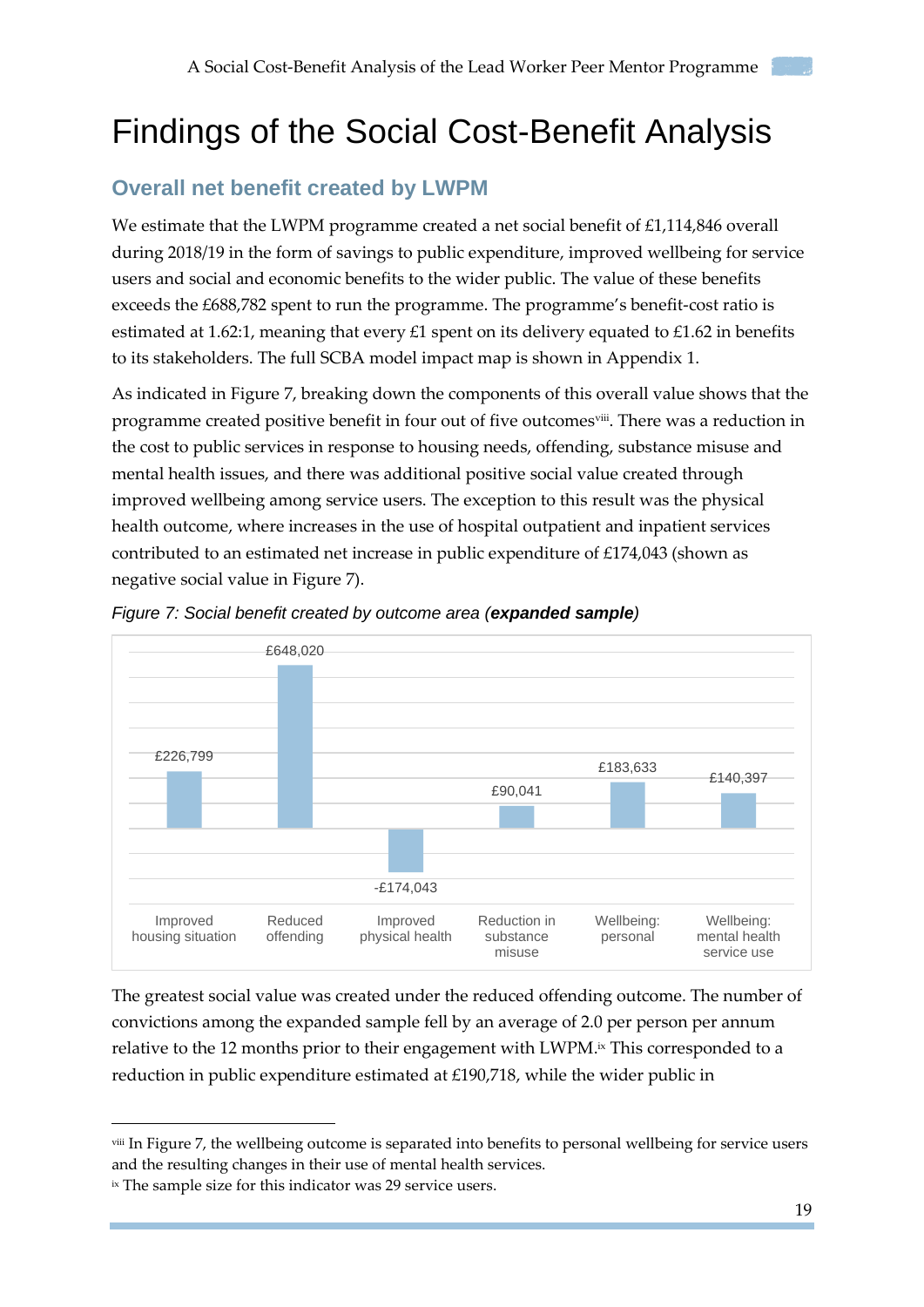Birmingham avoided economic and social costs estimated at £457,302 by not falling victim to these criminal offences.

Improvements to the housing situation of LWPM clients – as measured by a reduction in evictions – also accounted for a considerable proportion of the overall benefit of the programme. This indicator carried the highest unit cost (the average fiscal cost of a complex eviction was  $E7,618$ ) and the 82 service users experienced an estimated 26 fewer evictions<sup>x</sup> during 2018/19 when compared with the 12 months prior to engaging with the programme.

We estimate that there were further reductions in the cost of LWPM clients' use of substance misuse and mental health services. Service users in the expanded sample made less use of many of the more expensive services in these categories (detoxification, rehabilitation and mental health outpatient and inpatient services – Figure 8). The associated cost saving more than offset the cost of their increased use of community mental health services, counselling and community-based drug and alcohol services. On the other hand, for services relating to physical health, the increased cost of hospital outpatient and inpatients service provision outweighed the reduction in A&E presentations among the expanded sample of LWPM clients.





There were improvements in the average scores of LWPM clients in each of the three Outcomes Star areas included in the model, indicating some increase in wellbeing from engaging with the programme compared with when they arrived (Figure 9). However, the threshold for impact was high, due to the financial proxies we used for personal wellbeing, meaning that very few service users had levels of wellbeing that were sufficiently high to affect the overall social value figure estimated in the model.

-

<sup>x</sup> Based on outcome incidence from a sample of 31 service users.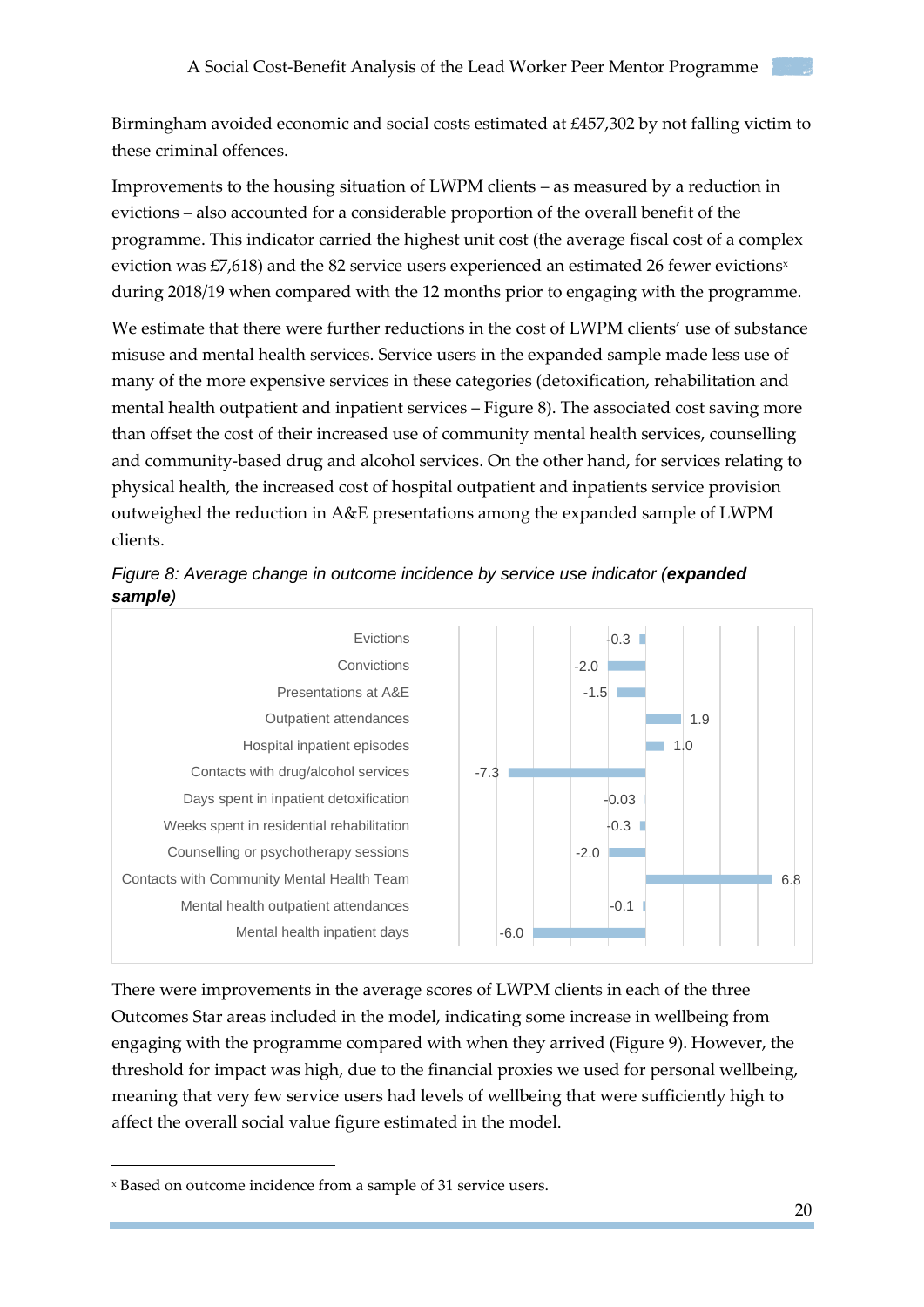

*Figure 9: Change in Outcomes Star scores among LWPM service users (expanded sample: n=71)*

The average increase in these scores also concealed significant variability in the pathways of individual LWPM service users. While more than one third of the sample of 71 service users for whom Outcomes Star data was available saw some improvement in their scores in these three areas, a further third recorded no change during 2018/19. The remaining part of the group (between one fifth and one quarter) had declining scores, having encountered setbacks to their progress (Figure 10).





There was no change in the number of service users exceeding the threshold score of 9 in the Motivation and Taking Responsibility area (two service users achieved this at the baseline reading and two averaged a score above the threshold during 2018/19). This suggests that, in spite of the increase in average score in this area, relatively few of the service users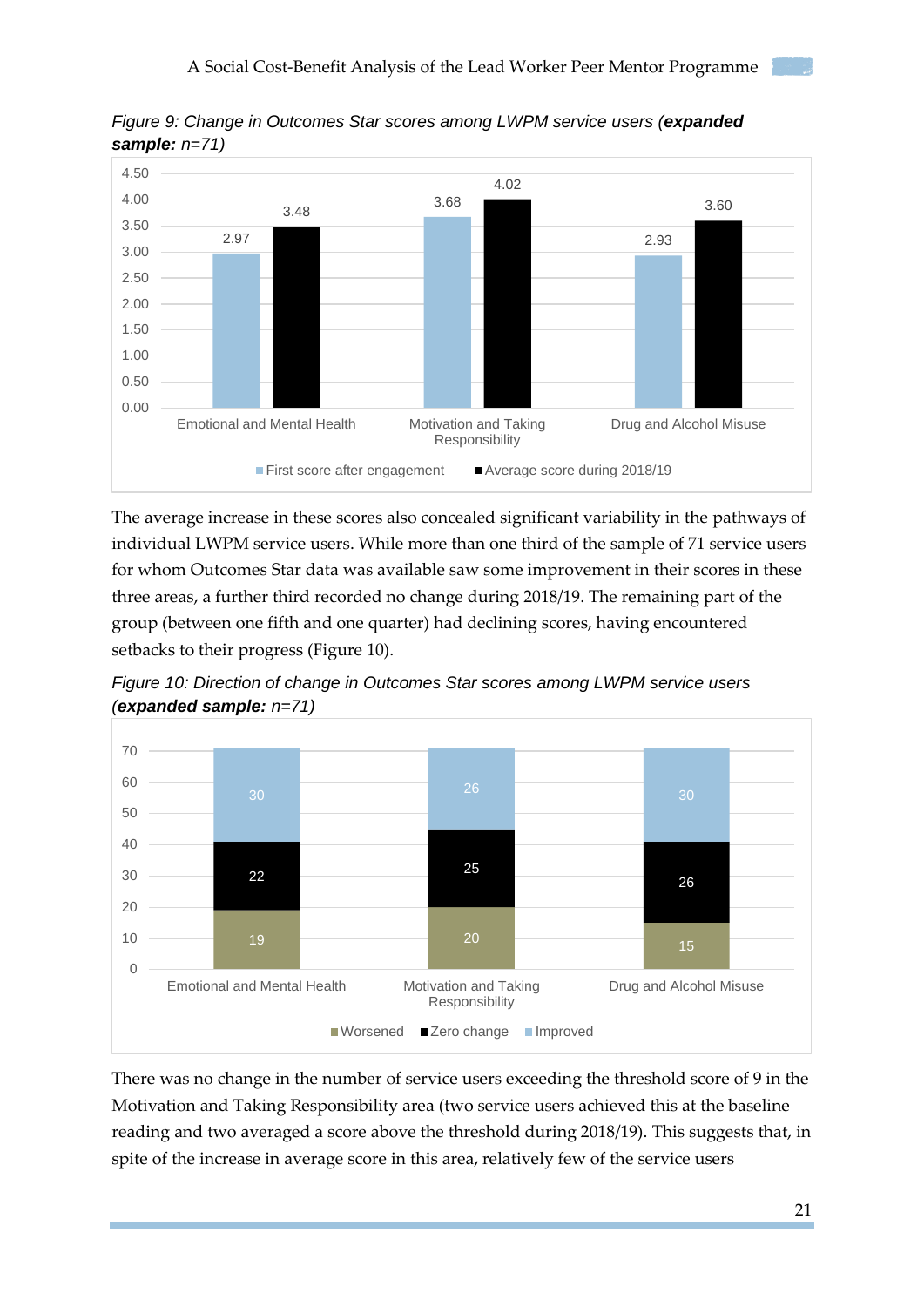developed the high level of motivation and sufficient support network that would allow them to maintain a positive way of life independent of the programme.

The number of LWPM clients achieving scores of 8 or higher in the Emotional and Mental Health and Drug and Alcohol Misuse areas increased, however, by 1.4% and 5.6% respectively (Figure 11). These improvements in service users' personal wellbeing were estimated to be worth £183,633 across the whole population of 82.





## <span id="page-21-0"></span>**Relative changes in types of service used by LWPM clients**

Looking within each of the outcome areas included in the model, we can see some patterns in the relative changes in service use by LWPM clients, who shifted away from some public service categories and towards others.

We were not able to use the expanded sample to assess these relative changes, because in the expanded sample the number of LWPM clients for whom data was available was different for different indicators. This means that any shift in relative service use by the expanded sample group (for example, if they reduced their use of A&E but increased their use of inpatient hospital services) may be reflective of an actual change, or may simply be skewed by those who had data recorded for one indicator but not the other.

We can still get some insight into changes in the categories of services used from the reduced sample of 10 LWPM clients who had no gaps in their data across all 12 service use indicators. The figures cited in the following section were calculated for these 10 individuals only (as opposed to applying the same average change to the full population of 82 service users).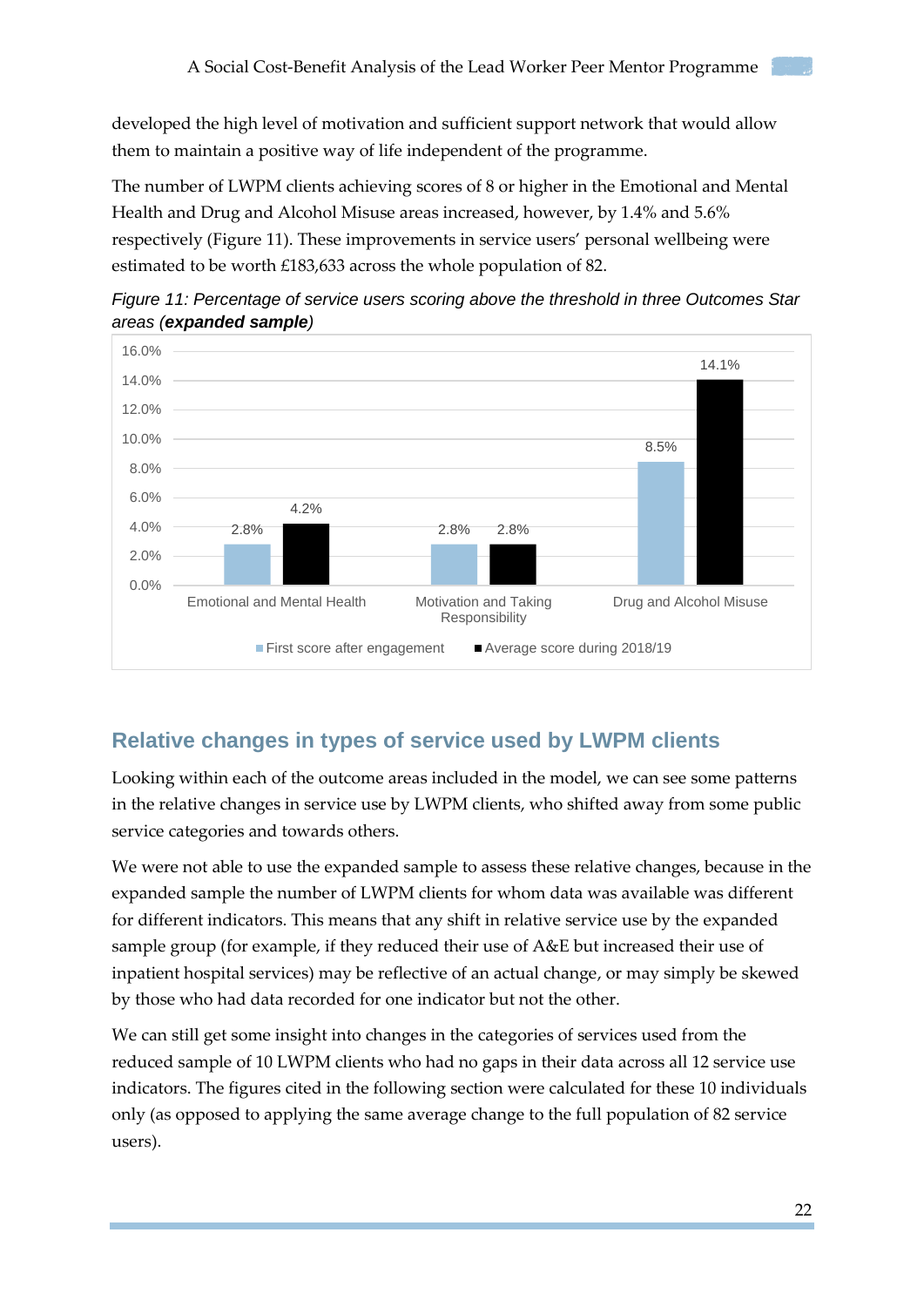#### <span id="page-22-0"></span>Physical health services

Service users in the reduced sample decreased their use of A&E services by 3.8 visits per person per annum, which is equivalent to a saving of approximately £7,000 in public expenditure. At the same time, they recorded an increase in their use of hospital outpatient and inpatient services, creating an estimated additional cost of £5,573 across these two indicators. The net impact of these changes was a reduction in public expenditure estimated at £1,406 (Figure 12).





These findings may reflect that service users were accessing physical health services in a less chaotic and more structured way. Many of the BCFT service users interviewed by Revolving Doors Agency in August 2018<sup>14</sup> mentioned that they had been using emergency services less frequently since they first engaged with BCFT.

Of those who engaged with LWPM during 2018/19, 45% had a long-term health problem or disability. xi In this context, they were more likely to need some unavoidable hospital services, so that while the increased use of outpatient and inpatient services implies higher costs for the public sector, it may also indicate that service users are accessing healthcare that is more suitable to their needs.

#### <span id="page-22-1"></span>Mental health services

-

LWPM clients in the reduced sample made greater use of Community Mental Health Team services (5.0 additional contacts per person per annum) and counselling (0.8 additional sessions per person per annum) during 2018/19, compared to the 12 months before they engaged with the programme. However, they made less use of mental health outpatient (0.5

xi 69 out of 130 service users during 2018/19 responded to this question, of which 31 stated that they had a disability or long-term illness. From the reduced sample of 10 service users, four had a disability or long term health problem and one had no data on this.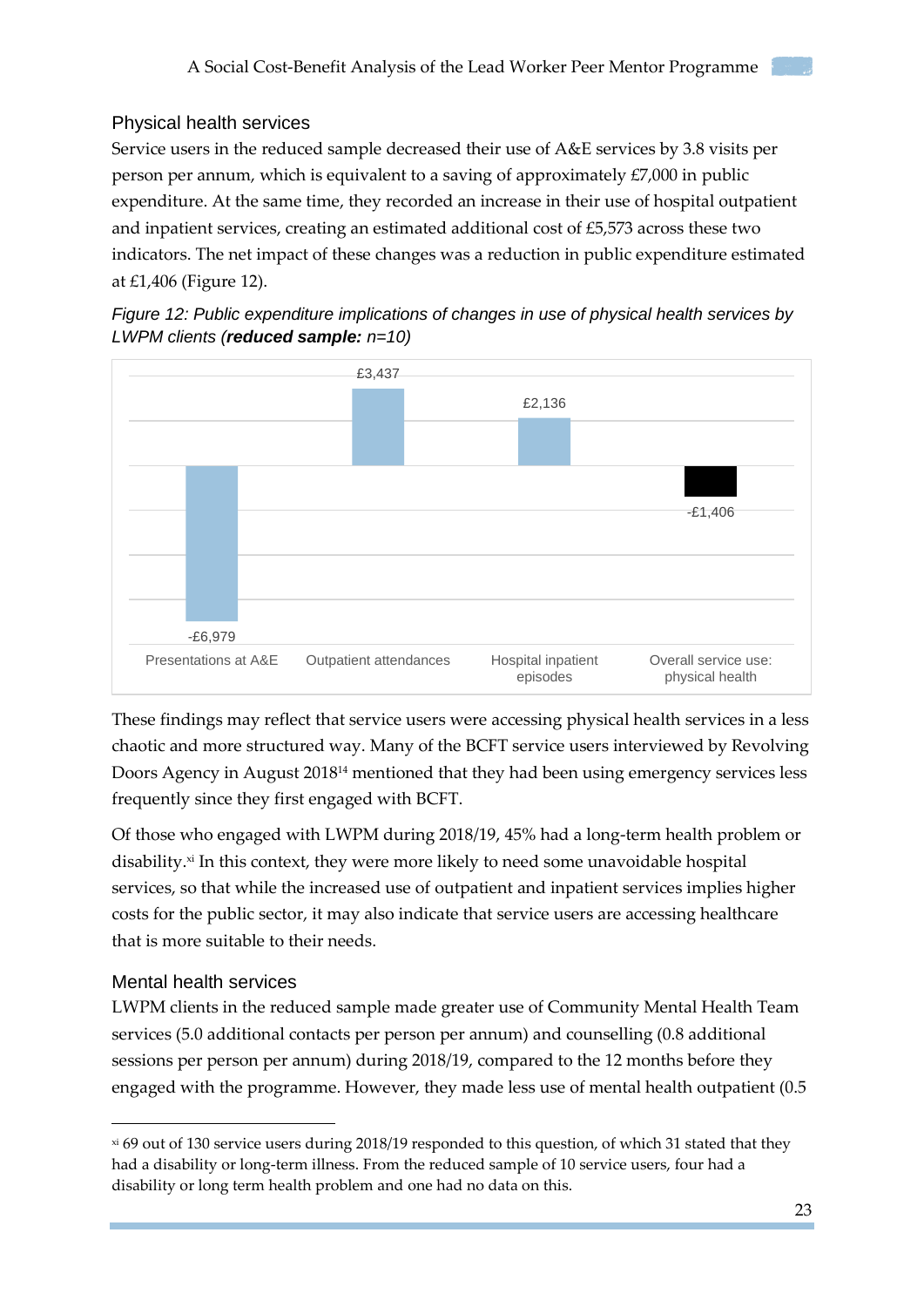fewer attendances per person per annum) and inpatient services (4.9 days fewer spent as an inpatient per person per annum), resulting in a net reduction in public expenditure estimated at £14,344 across the 10 service users (Figure 13).





These findings suggest that both service users and the State are benefitting from early intervention. Counselling and community mental health services are relatively inexpensive (with unit costs of £54 per session and £176 per contact, respectively) when compared with the cost of outpatient and inpatient services (£202 per attendance and £427 per bed day, respectively). The relative changes across all four indicators suggest that better community healthcare and counselling may be driving a reduced demand for more expensive hospitalbased mental health services. It may be that the relatively cheaper services are effective in preventing the kind of mental health issues that would otherwise lead to hospitalisation.

An alternative explanation is that LWPM clients switched towards the relatively cheaper services due to greater awareness of what was available to them. This is supported by the qualitative finding that awareness of the services available was low among BCFT clients more broadly; they had limited knowledge of opening times, the location of offices and the requirements for accessing services. 15

#### <span id="page-23-0"></span>Substance misuse

We observe a similar pattern for drug and alcohol service use as for mental health. Among the reduced sample, LWPM clients made increased use of community and outpatient drug and alcohol services (1.3 additional contacts per person per annum) but spent 1.2 fewer days in inpatient detoxification and 2.8 fewer weeks in residential rehabilitation (both per person per annum). This may indicate that increased use of community and outpatient services (which are relatively cheap at  $£103$  per attendance) has been effective in reducing the need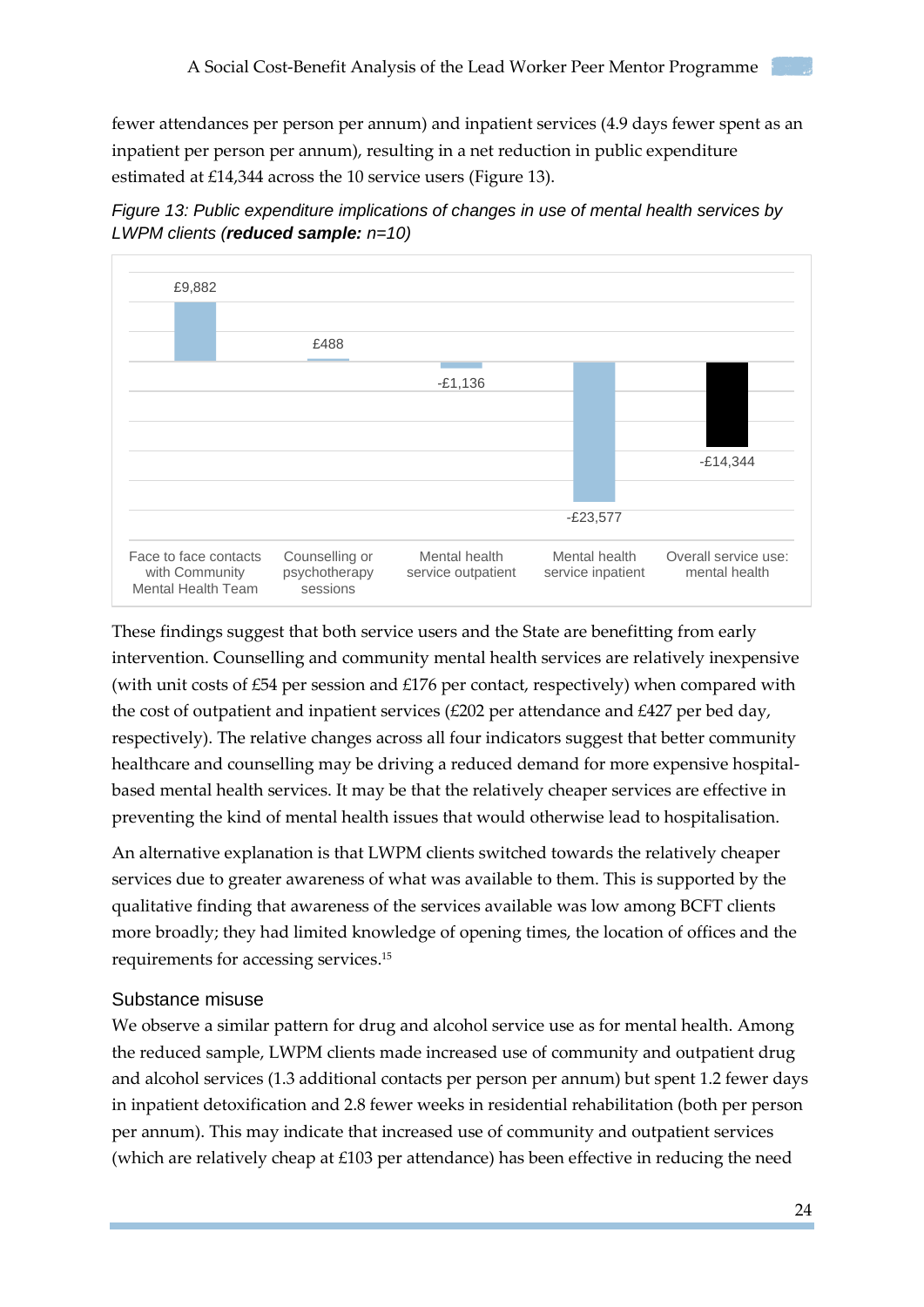for more costly detoxification and rehabilitation (which cost £160 per day and £740 per week, respectively). The net result among these 10 service users has been a reduction in public expenditure estimated at £23,151 (Figure 14).





### <span id="page-24-0"></span>**Limitations and considerations for future research**

There are a number of limitations to the analysis presented in this report. Many of these limitations were inevitable, given the challenges of collecting data from people with multiple complex needs and attempting to constrain their complex pathways into a standard SCBA framework. It is nonetheless important to bear these limitations in mind when interpreting the results in the previous sections.

#### <span id="page-24-1"></span>Fitting LWPM into an SCBA framework

SCBA is by its nature an averaging methodology that focuses on the average change in each outcome across the whole population. It is clear from the data (Figure 15) that there is no such thing as an average LWPM service user: the journey varies widely and is specific to each individual. Progress doesn't occur in a straight line and service users can suffer temporary setbacks before returning to a positive trajectory. Calculating the average impact per service user is necessary to assess the value for money offered by LWPM when compared with other similar interventions, but the SCBA findings should be presented in the context of each personal pathway being unique to the individual.

The lack of a standard trajectory among service users may be considered a finding in itself. It raises the question of whether progress for the cohort targeted by LWPM is inherently volatile, or whether other interventions exist that would create a more stable lifestyle for people with multiple complex needs, at an earlier stage, and allow them a foundation on which to make further progress. Future evaluations of LWPM could compare the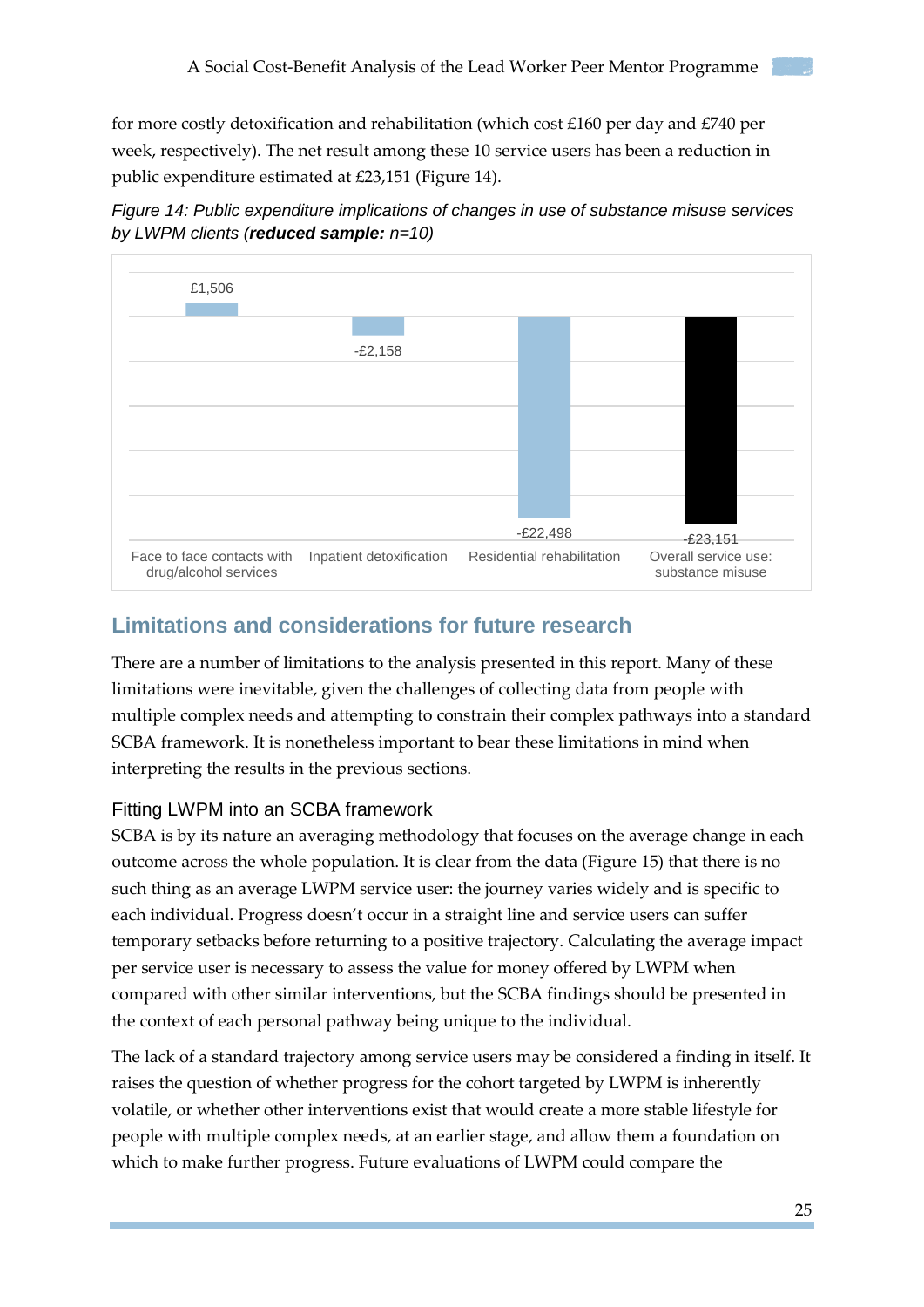programme's impact with other models being used under Fulfilling Lives or elsewhere, to determine whether the volatility in service users' pathways is more pronounced among LWPM clients.



*Figure 15: Homeless Outcomes Star scores by length of engagement for service users with 10 scores or morexii*

The variance in impact across different LWPM service users also means that the average change figures included in the SCBA model are at times heavily influenced by outliers; that is, individuals who saw a very large improvement or worsening in that particular outcome. The indicator for clients' use of mental health inpatient services is one example of this (Figure 16). Although 18 out of 27 service users for whom there was data experienced no change in this indicator, the average reduction in service use was six days, due to a few service users experiencing a sharp reduction in days spent as a mental health inpatient. This high variance in the data means that the standard error of our estimate of outcome incidence is potentially large. It also suggests that further research into the impact of LWPM should try to better understand why a few individuals see sharp improvements in certain service use indicators.

1 2 3 4 5 6 7 8 9 10 11 12 13 14

Number of quarters spent with LWPM

 $-1162$  $-1297$  $-1078$  $-1167$  $-1002$  $-1033$  $-1074$  $-1262$ 

-

xii For the purpose of clarity in this chart, gaps in the middle of each service user's series of scores have been filled with the preceding quarter's score.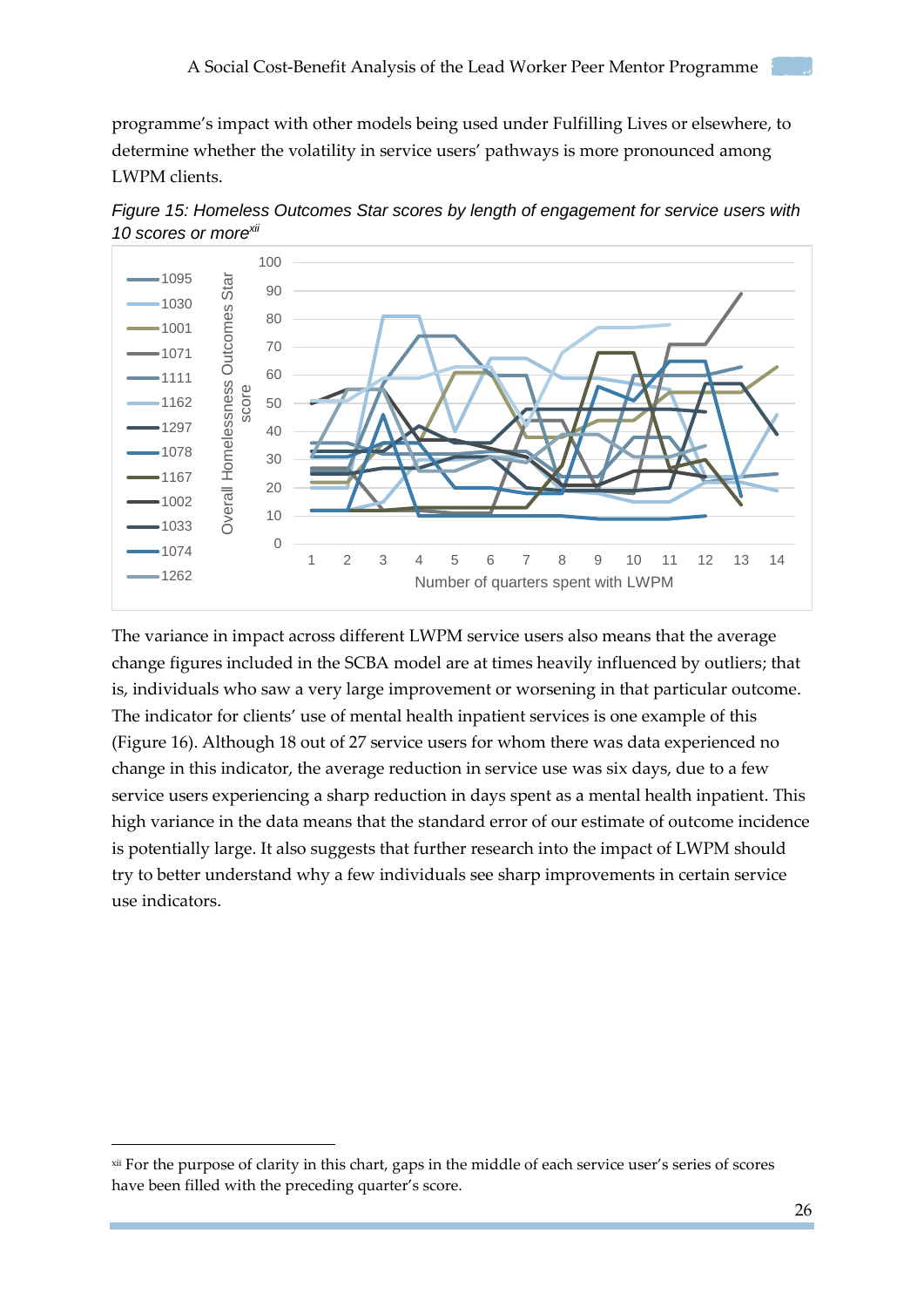



Across several other indicators of service use there was a high proportion of the expanded sample that experienced no change (Table 7). Changes in use of residential rehabilitation, counselling services and inpatient detoxification were particularly highly concentrated in a few of the sampled individuals.

*Table 7: Percentage of service users in the expanded sample experiencing no change by indicator*

| Service use indicator                      | Percentage of service users<br>experiencing zero change |
|--------------------------------------------|---------------------------------------------------------|
| Evictions                                  | 48.4%                                                   |
| Convictions                                | 44.8%                                                   |
| Presentations at A&E                       | 27.3%                                                   |
| Outpatient attendances                     | 44.4%                                                   |
| Hospital inpatient episodes                | 30.0%                                                   |
| Contacts with drug/alcohol services        | 13.0%                                                   |
| Days spent in inpatient detoxification     | 75.9%                                                   |
| Weeks spent in residential rehabilitation  | 89.7%                                                   |
| Counselling or psychotherapy sessions      | 84.0%                                                   |
| Contacts with Community Mental Health Team | 26.3%                                                   |
| Mental health outpatient attendances       | 69.6%                                                   |
| Mental health inpatient days               | 66.7%                                                   |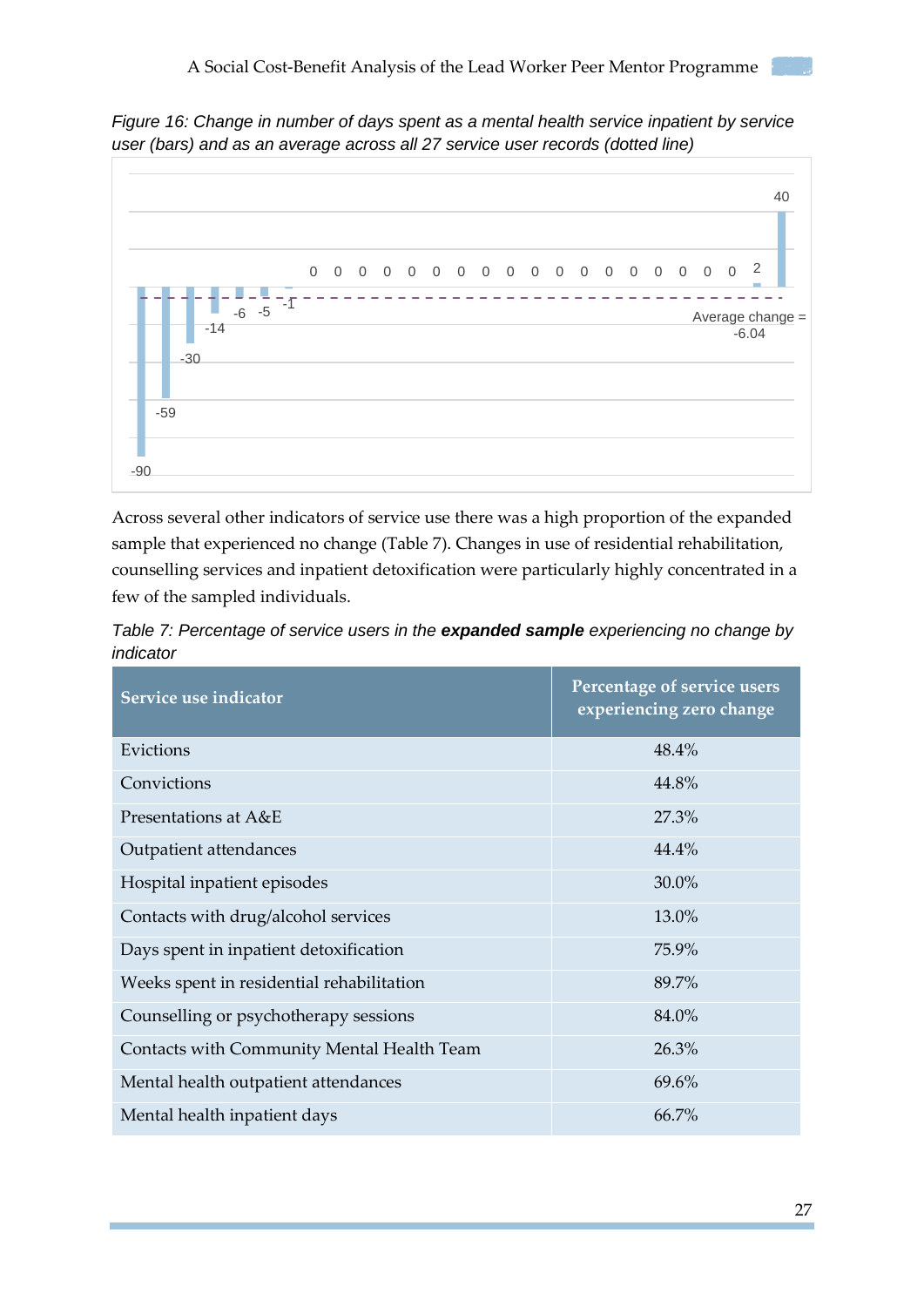#### <span id="page-27-0"></span>Data gaps and potential bias

The lack of full data coverage for the service use indicators may have given us a biased estimate of the average impact across the full population of 82 service users. There is likely to be some participation bias in the availability of data for ongoing service use, as those who regularly fill in data may be making better progress than those for whom data is missing. This may mean that the outcome incidence calculated from our expanded sample shows a more positive impact for LWPM relative to the true underlying impact across all service users.

A similar source of bias is the availability of data on service use during the 12 months prior to engagement with LWPM. There may be participation bias (because it is easier to collect previous service use data from those who engage with less severe needs) or recall bias (because those facing more severe issues may have a less accurate idea of their past 12 months of service use).

#### <span id="page-27-1"></span>Difficulty in assessing the counterfactual

As outlined in the previous section on methodology (see *Net impact: adjusting for the counterfactual*, pages 13-15), there is significant uncertainty surrounding the counterfactual, that is: what change in the model outcomes we would have seen if LWPM did not exist. Our assumption of zero change in the counterfactual scenario may be overly optimistic in the face of qualitative findings of a longer-term deterioration in the availability of services in Birmingham. In this way our model estimate of the impact of LWPM may be an underestimate.

There is potential for future research to look at the pathways of service users who disengage and then return, in order to assess their average pathway while not accessing the service. The challenge with this potential approach may be the lack of a typical pathway among individuals with complex needs (as discussed above) as well as the indirect impacts of the presence of LWPM in Birmingham, even for those who are not engaging with the programme (for example, LWPM's presence may reduce demand for other similar services).

#### <span id="page-27-2"></span>Time-path of the programme's impact

In the SCBA model presented above we do not assess whether the impact of LWPM depends on the amount of time spent with the programme. While we do exclude from the sample those who spent less than 180 days engaged with LWPM, we compute outcome incidence based on the 2018/19 figure, minus the 12 months prior to a client's first engagement; this is regardless of whether the client first engaged in 2015 or in 2018. Future modelling should look at a longer time series of data where possible, and should try to understand whether there is a lag in the programme's impact on service use and wellbeing. Similarly, we have made some simplified assumptions around the drop-off of the benefits for those who receive the programme's impact (for example, that those who leave LWPM because they no longer require support, receive just one further year of the benefits). These assumptions could be potentially refined in future, either through primary research with

28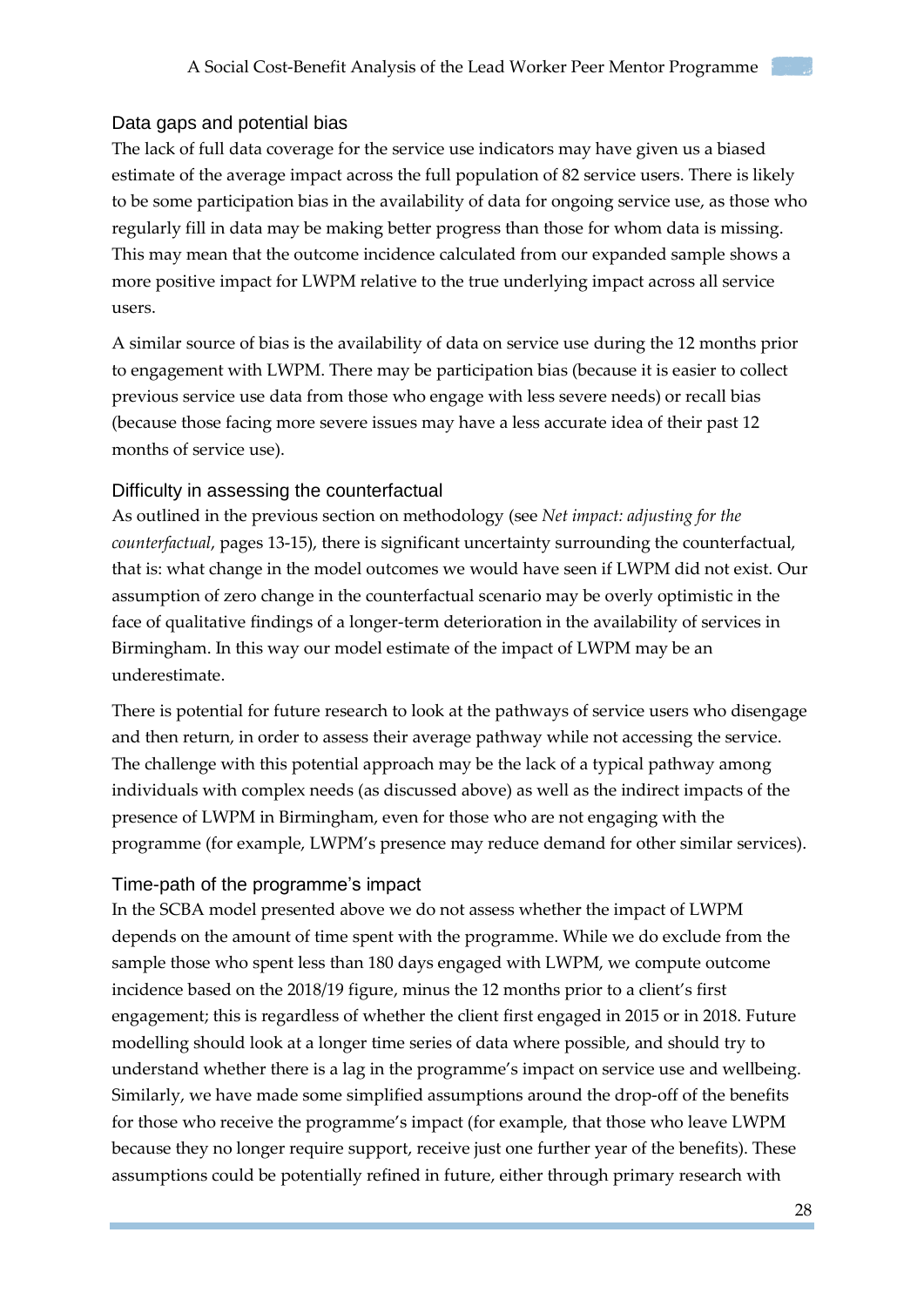those who leave LWPM because they no longer require support, or by referring to secondary literature for generalised figures on rates of movement back into homelessness, substance misuse relapse, and so on.

#### <span id="page-28-0"></span>Financial proxies for public service use

The financial proxies we have used to monetise the programme's impact may not be fully representative of the precise public services used by LWPM clients. The data does not account for levels of detail such as the type of offences that led to the convictions recorded or the type of hospital outpatient treatment accessed. For this reason, we apply averaged financial proxies for some indicators. For example, we use the average fiscal cost per criminal conviction across all types of offence. This will remain a limitation of the data in any future research, although consultation with LWPM programme staff and frontline staff providing these public services may shed more light on any trends they have noticed.

#### <span id="page-28-1"></span>The concept of reduced public expenditure as positive social value

The model framework also assumes implicitly that a reduction in public expenditure is always desirable, but this is not necessarily the case. The significant public sector costsavings created by LWPM offer one justification for its value, but there are some indicators included in the model in which an increase in service use may be desirable in spite of some cost increases. Ensuring that people receive the medical treatment they need, for example, is an end in itself and the financial implications of providing medical treatment provides only one dimension by which to assess the value created.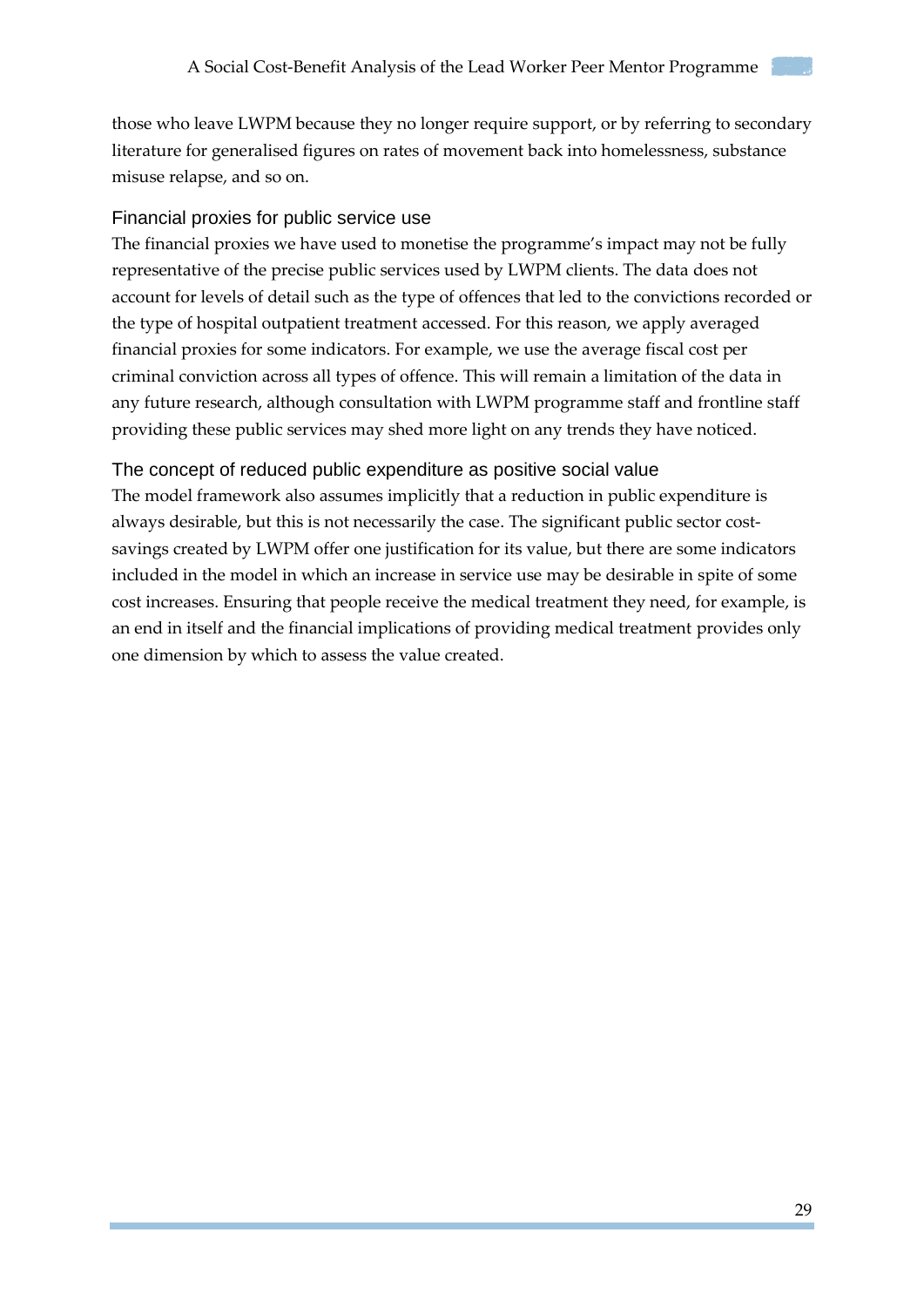## <span id="page-29-0"></span>Appendix 1: Financial proxies used in the SCBA model

| Stakeholder      | Outcome                             | <b>Indicator description</b>                                                         | Financial proxy description                                                                                                                                                                         | Proxy   |
|------------------|-------------------------------------|--------------------------------------------------------------------------------------|-----------------------------------------------------------------------------------------------------------------------------------------------------------------------------------------------------|---------|
|                  | Improved<br>housing<br>situation    | Change in number of<br>evictions                                                     | Average fiscal cost of a complex<br>eviction; adjusted to 2018/19 price level                                                                                                                       | £7,618  |
|                  | Reduced<br>offending                | Change in number of<br>convictions                                                   | Average cost per incident of crime,<br>across all types of crime (fiscal); adjusted<br>to 2018/19 price level                                                                                       | £1,016  |
|                  |                                     | Change in number of<br>presentations at A&E                                          | Average cost per A&E attendance (all<br>scenarios); from NHS reference costs<br>and adjusted to 2018/19 price level                                                                                 | £163    |
|                  | Improved<br>physical<br>health      | Change in number of<br>outpatient attendances                                        | Hospital outpatients - average cost per<br>outpatient attendance; from NHS<br>reference costs and adjusted to 2018/19<br>price level                                                                | £127    |
| Service<br>users |                                     | Change in number of<br>hospital inpatient<br>episodes                                | Hospital inpatients - average cost per<br>episode (elective and non-elective<br>admissions); from NHS reference costs<br>and adjusted to 2018/19 price level                                        | £1,898  |
|                  | Reduction in<br>substance<br>misuse | Change in number of<br>face-to-face contacts<br>with drug / alcohol<br>services      | Simple average of unit costs for Drug<br>Services and Alcohol Services, Adult,<br>Community Contacts and Outpatient<br>Attendances; from NHS reference costs<br>and adjusted to 2018/19 price level | £103    |
|                  |                                     | Change in number of<br>days spent in inpatient<br>detoxification                     | Inpatient detoxification for people who<br>misuse drugs or alcohol; adjusted to<br>2018/19 price level                                                                                              | £160    |
|                  |                                     | Change in number of<br>weeks spent in<br>residential rehabilitation                  | Residential rehabilitation for people<br>who misuse drugs or alcohol; adjusted<br>to 2018/19 price level                                                                                            | £714    |
|                  |                                     | Increase in Outcomes<br>Star Emotional and<br>Mental Health score                    | Value of wellbeing improvement from<br>not suffering from depression or<br>anxiety; 2018 price level                                                                                                | £36,766 |
|                  | Improved<br>wellbeing               | Increase in Outcomes<br>Star Motivation and<br>Taking Responsibility<br>score        | Value of wellbeing improvement from<br>having high self-confidence; 2018 price<br>level                                                                                                             | £13,080 |
|                  |                                     | Increase in Outcomes<br>Star Drug and Alcohol<br>Misuse score                        | Value of wellbeing improvement from<br>not having problems with drugs or<br>alcohol; 2018 price level                                                                                               | £26,124 |
|                  |                                     | Change in number of<br>counselling or<br>psychotherapy sessions                      | Counselling services in primary medical<br>care, cost per hour; adjusted to 2018/19<br>price level                                                                                                  | £54     |
|                  |                                     | Change in number of<br>face-to-face contacts<br>with Community Mental<br>Health Team | Mental health community provision -<br>average cost per contact; adjusted to<br>2018/19 price level                                                                                                 | £176    |